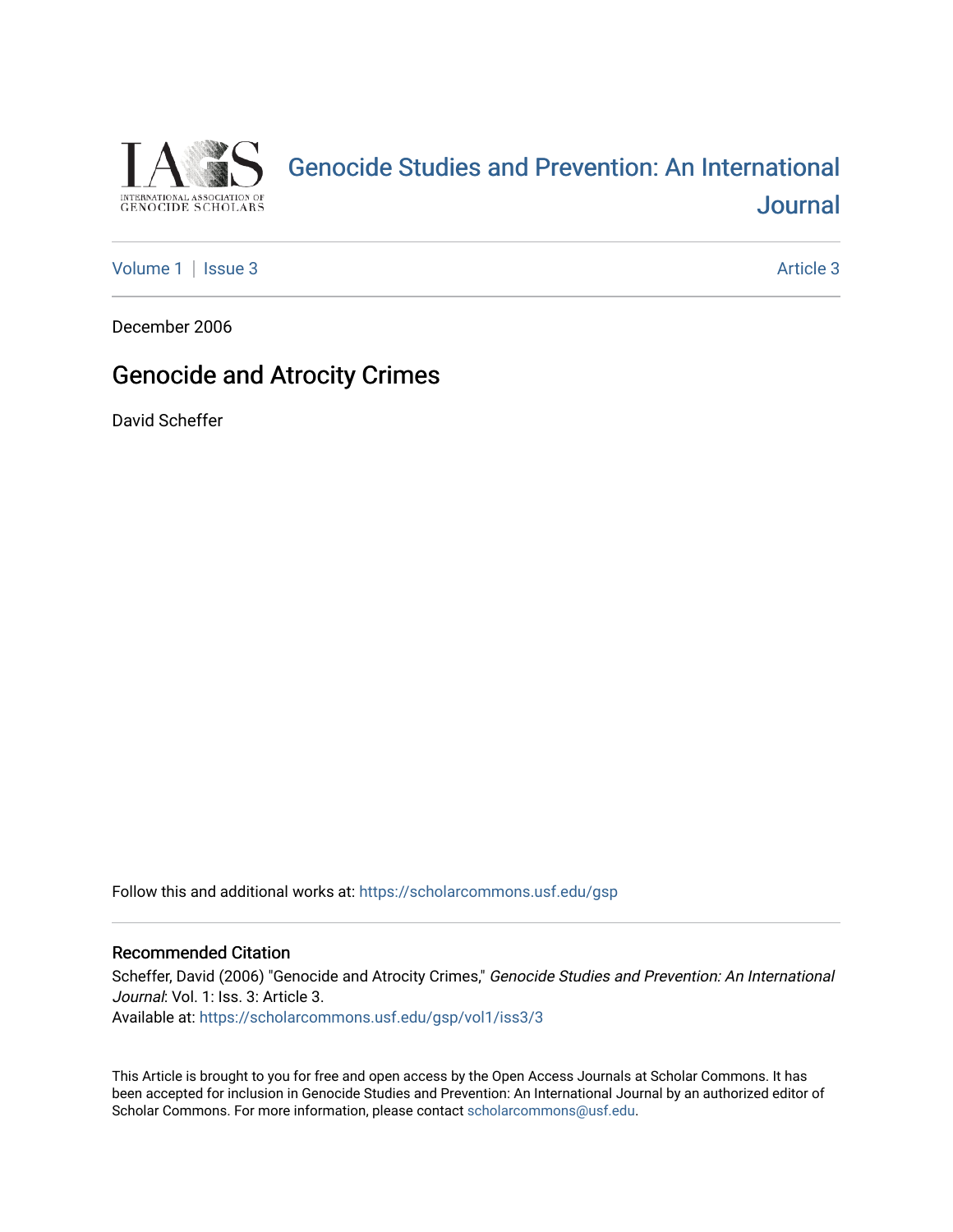# Genocide and Atrocity Crimes

## David Scheffer Center for International Human Rights, Northwestern University School of Law

The term "genocide" has been commonly used, particularly in political dialogue, to describe atrocities of great diversity, magnitude, and character. Yet the prospect of the term's arising in policy making too often imposes an intimidating brake on effective responses. The political use of the term should be separated from its legal definition as a crime of individual responsibility. Governments and international organizations should be liberated to apply the term ''genocide'' more readily within a political context so as to publicly describe precursors of genocide and react rapidly either to prevent or to stop mass killings or other seeming acts of genocide. They should not be constrained from acting by the necessity of a prior legal finding that the crime of genocide in fact has occurred or is occurring and, once that legal finding has been made, that governments are somehow obligated to use military force in response. There also is a critical need for a new term—''atrocity crimes''—and a new field of international law—atrocity law—to achieve a similar objective, namely, to enable public and academic discourse to describe genocide, crimes against humanity (including ethnic cleansing), and war crimes with a single term that is easily understood by the public and accurately reflects the magnitude and character of the crimes adjudicated before international and hybrid criminal tribunals and of the law being applied by such tribunals, governments, and international organizations. The purpose would be to simplify and yet render more accurate both public dialogue and legal terminology describing genocide and other atrocity crimes.

In this article I advance two proposals. First, there is a critical need to liberate governments and international organizations from the genocide factor, by which I mean to enable them to readily identify precursors of genocide without being constrained by the legal requirements that must be met to properly identify the crime of genocide. Second, I believe it is essential that we transform the terminology used in scholarship, public documents, and public dialogue regarding the crime of genocide, crimes against humanity (including ethnic cleansing), and war crimes into a more adaptable and accurate vehicle for the collective description of these crimes, and that the relevant term should be "atrocity crimes" while the associated discipline should be described as "atrocity law."

### Liberating Governments and International Organizations from the Genocide Factor

This topic presents a very difficult challenge. On the one hand, I will argue that governments and international organizations, particularly the United Nations, need to be liberated to apply the term "genocide" more readily in describing and reacting to mass killings that appear to have genocidal intent—whether occurring over a short or a long period—rather than being constrained by the necessity of a legal finding that,

David Scheffer, "Genocide and Atrocity Crimes." Genocide Studies and Prevention 1, 3 (December 2006): 229–250. 2006 Genocide Studies and Prevention.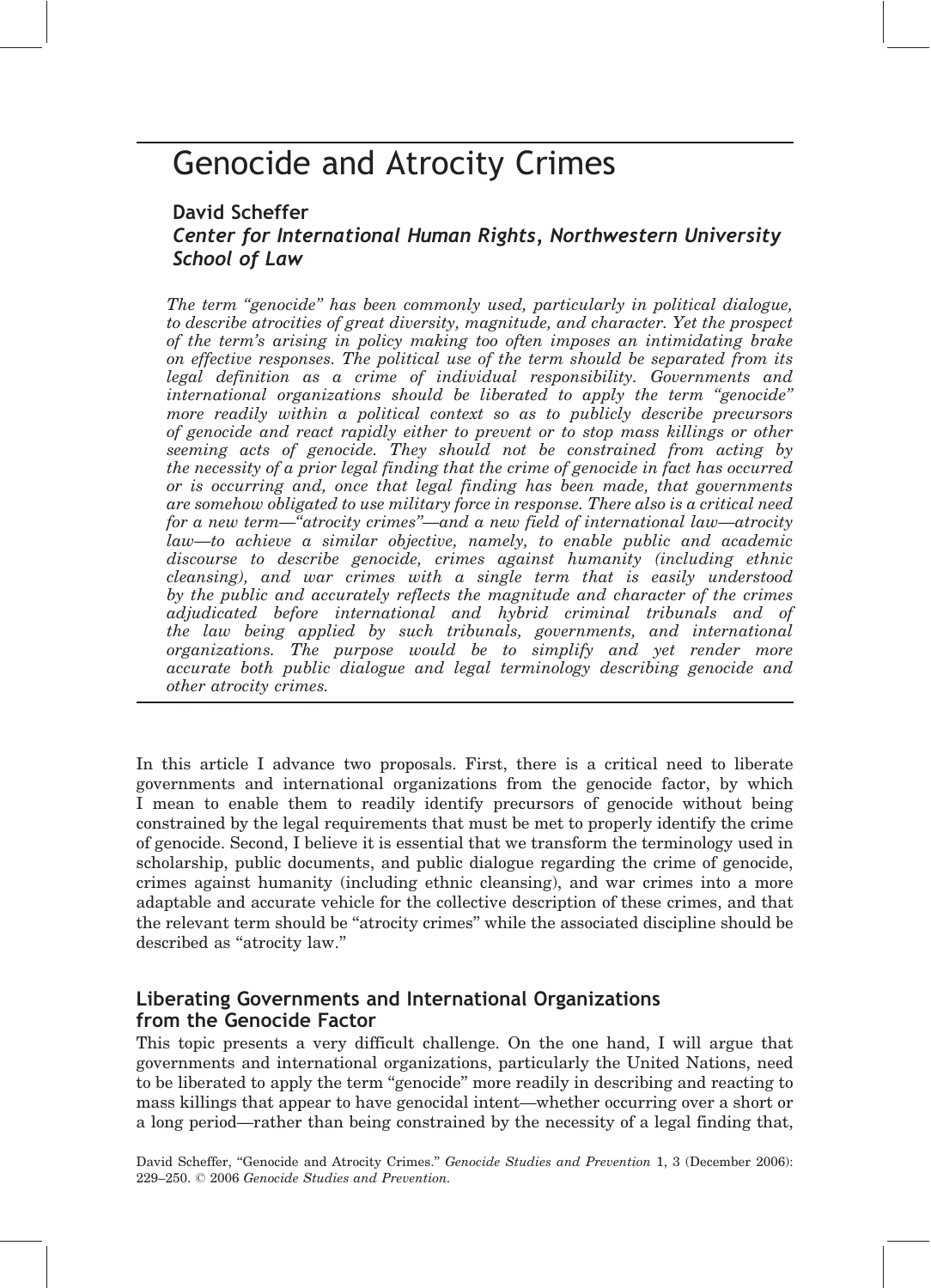in fact, the crime of genocide has occurred or is occurring. In other words, I want to draw a distinction between the political application of the term ''genocide'' and the legal application of that term. Beyond that, the historical application of the term has far-reaching but different ramifications from its political and legal applications.

On the other hand, I will argue in my second proposal that we need to go even further and describe as ''atrocity crimes'' a grouping of crimes that includes genocide but is not confined to that particular crime. In short, we need to simplify and, indeed, render more accurate both public dialogue and legal terminology about such crimes. At present, there is far too much confusion and garbled terminology about what is in fact occurring in an atrocity zone.

These two arguments might appear, at first glance, to be at cross purposes. How can we liberate the use of the term "genocide" while at the same time sharpening its precise application within the realm of international politics and law? To answer that question, one might begin by focusing on the political application of the term that merits a liberating influence.

Raphael Lemkin recognized the need for a new term to describe the type of human destruction that no other legal term had adequately covered up through World War II, and his introduction of the term "genocide" filled a gap in terminology that has had a profound impact on law, culture, history, and politics since the late 1940s.<sup>1</sup> But the term ''genocide'' has proved insufficient and even, at times, counterproductive. The range of criminal conduct that involves assaults on civilian populations and the misuse of military power in armed conflict extends far beyond the relatively narrow confines of the crime of genocide. Yet the term has been commonly used, particularly in political dialogue, to describe atrocities of great diversity, magnitude, and character. Political officials and observers have reached a stage where every mass killing, whether immediate or drawn out over long periods, soon evokes the language of genocide and its all too often intimidating brake on effective responses. As an almost perverse methodology, governments and institutions seem incapable of responding effectively to atrocities because these have not yet been determined to be genocide. If and when such events are painstakingly defined as genocide, the same governments and organizations are paralyzed, prevented from acting by the presumption that any action will trigger that nation's or organization's legal responsibility to commit enough personnel and resources, and stay the course long enough, to defeat the forces of genocide. Effective action in the face of genocide, in contrast to cautious inaction, can also challenge precepts of international law prohibiting the use of military force or other punitive measures without, for example, explicit Security Council enforcement authorization under chapter VII of the UN Charter.

I witnessed this phenomenon in the US government and at the United Nations many times during my public service in the Clinton administration. During the early years of the administration, officials seemed incapable of definitive action unless and until genocide was determined to have occurred, and even then action was problematic because either too much time had elapsed, and the killing had subsided, or the larger responsibility any timely and effective response might trigger was too much to shoulder politically. Probable genocide in Burundi in the fall of 1993 evoked no response at all. Genocide in Rwanda in 1994 generated a pathetic and disastrously delayed response. Genocide in southern Sudan throughout the 1990s led only to diplomatic and humanitarian efforts. Genocide in the Balkans during the early 1990s generated many diplomatic, humanitarian, judicial, and peacekeeping responses, but very little that proved effective until a single genocidal event, the Srebrenica massacre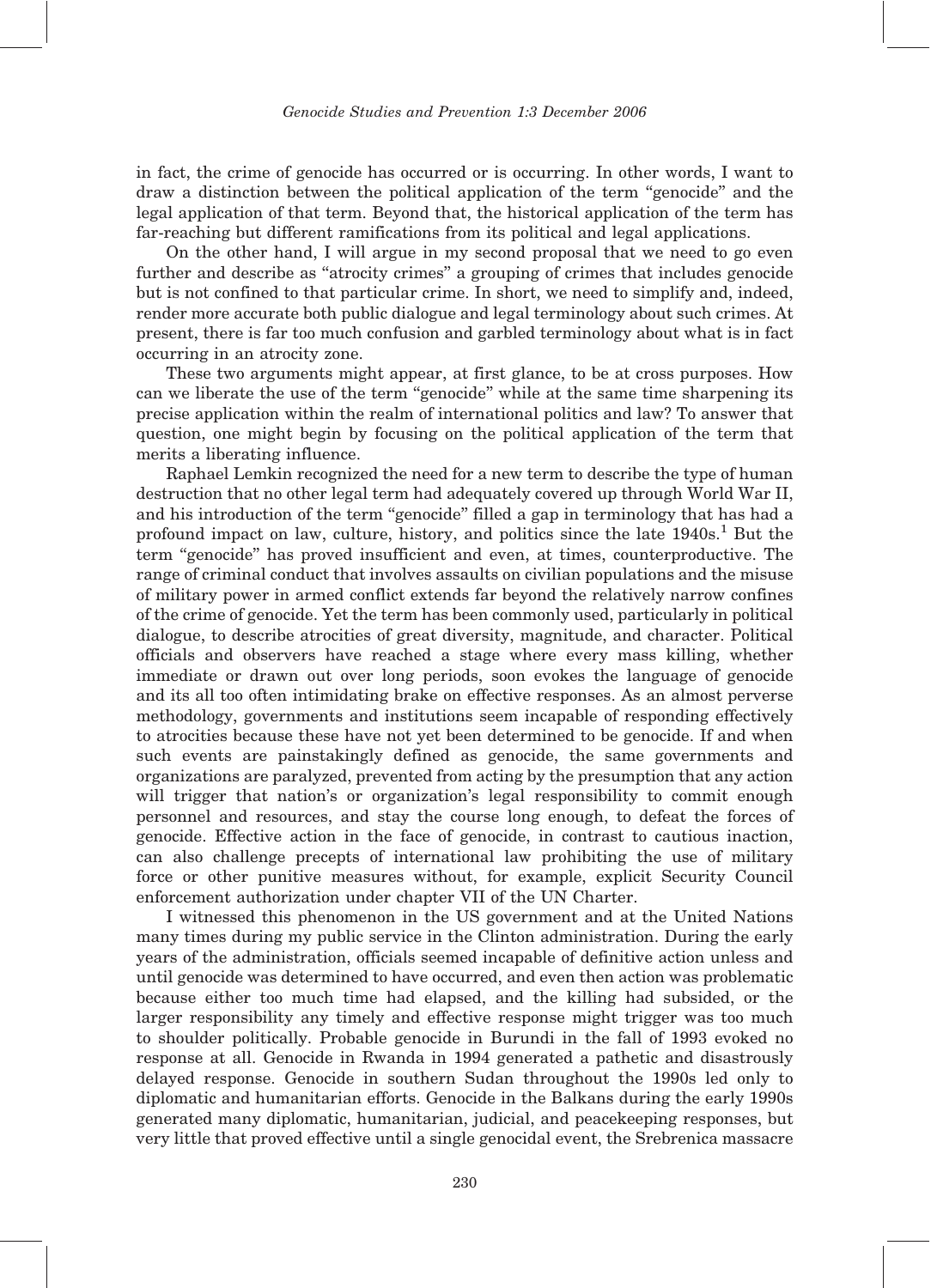in July 1995, finally triggered decisive military actions leading to the Dayton Accords later that year. Probable genocide in the southern marshes of Iraq during the 1990s colored a tough US policy toward Iraq during those years but resulted only in sustaining the no-fly zone over the south and the UN sanctions regime, rather than spurring intervention to reverse the genocidal policies of Saddam Hussein's regime. Possible genocide in the Democratic Republic of the Congo in the late 1990s prompted only diplomatic and ultimately UN peacekeeping initiatives, but the killing there continues to this day, and no one is volunteering to trump the peacekeeping effort with a humanitarian intervention. Even in Kosovo in 1999, when genocide appeared to be a strong possibility, NATO's response was confined to air power rather than invoking the combined might of air and ground power, which might have averted further killing by Serb military and paramilitary forces.

Since February 2003 the United States and the international community have faced a similar challenge with respect to the situation in Darfur, Sudan. Once again, action initially hinged on a finding of genocide, which the US government arrived at by September 2004, albeit some eighteen months after the killing and ethnic cleansing began in Darfur.<sup>2</sup> (This was about how long it took for the Clinton administration, once in office, to arrive at a similar conclusion regarding Bosnia and Herzegovina.) Yet the term ''genocide'' has proved quite daunting, perhaps even more so once it was so determined. One wonders whether the Bush administration remains fearful that, if it were to act effectively on the evidence of genocide, it would trigger an unacceptable responsibility to go the full distance to stop genocide in Darfur. Why confront genocide head-on in Darfur if the result would create intolerable pressure on the United States to shoulder the full, or nearly full, responsibility of genocide prevention in that region—perhaps more so during the next crisis—as well as the risk of contravening the UN Charter and customary international law on the use of force?

Governments, as opposed to prosecutors and courts, need to understand and apply the term ''genocide'' largely in a preventive rather than a criminal context. It has become folly of the most profound character to insist that a government, or the UN Security Council, must first take the time and effort to determine, under international criminal law, that the crime of genocide has been committed before taking military action or, if it can work quickly enough, diplomatic or economic measures to stop what might be, but may turn out not to be, genocide.

The article I obligation under the Convention on the Prevention and Punishment of the Crime of Genocide (UNCG) that contracting parties ''undertake to prevent and to punish" the crime of genocide<sup>3</sup> cannot possibly be met unless governments, and the international or regional organizations through which they sometimes prefer to act, respond on the basis of political, not legal, judgments about what is actually occurring in the field. Those political judgments may be flawed, based on initial intelligence and open-source reporting from the field that may prove erroneous over time; they may be driven more by the urgency of a violent situation than by rigorous legal scrutiny of the intentions and actions of individuals throughout the chain of command. A government may be disproved in its initial assessment that another government, a separatist movement, or a militia group has committed genocide. Perhaps the violence turns out to be crimes against humanity. But unless there is some fairly flexible policy that governments can employ, without attracting charges of character assassination, to allege what appears to be an emerging genocide and then respond vigorously to stop it, the academic discourse and political rhetoric about preventing and stopping genocide will continue to be detached from reality.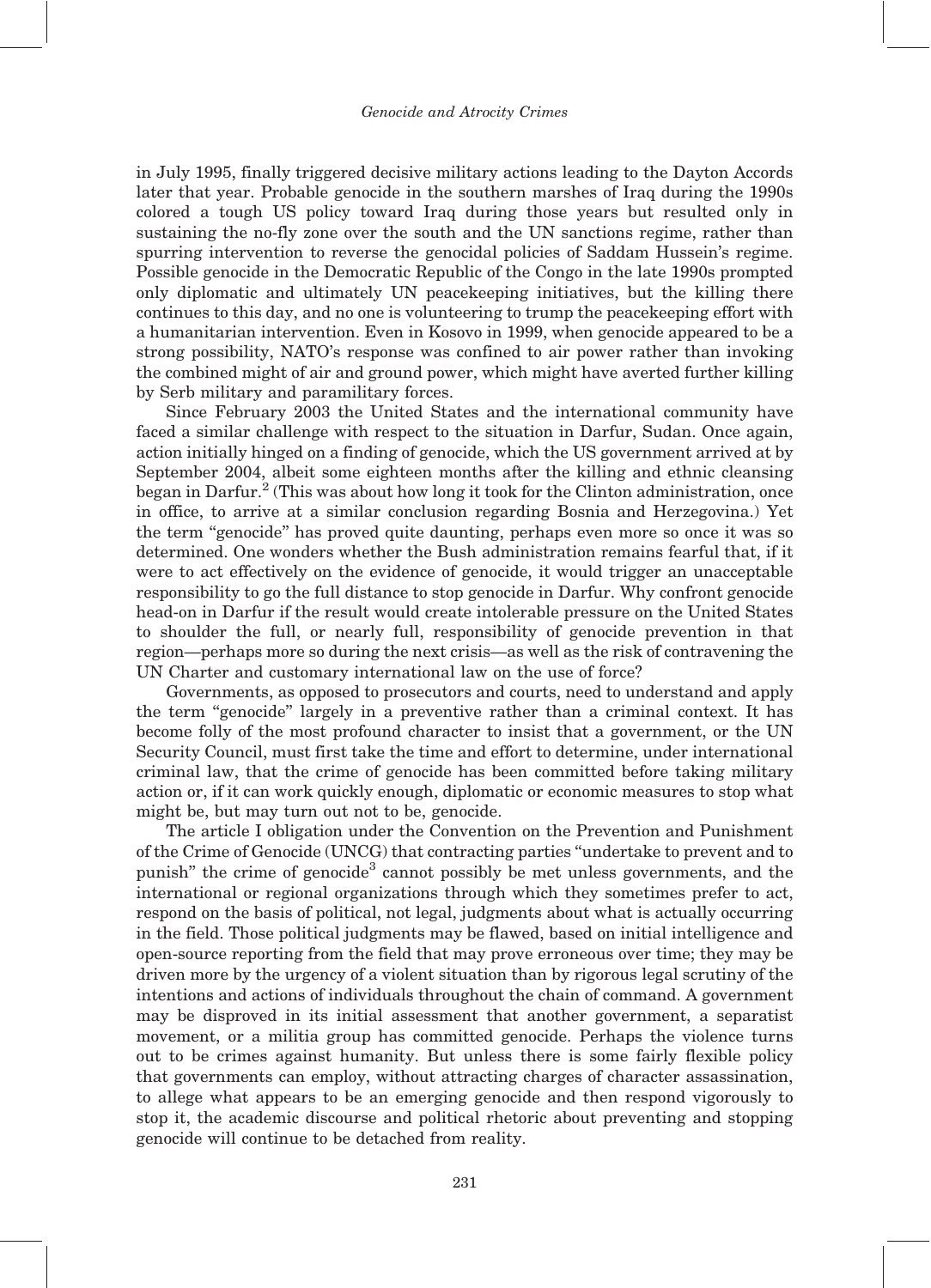Governments should be liberated to describe quickly and publicly the precursors of genocide that may ultimately establish the crime of genocide but, at a minimum, should alert the world to the need to react in a timely manner to prevent further destruction of innocent human life, whether in times of armed conflict or in times of internal repression. This, of course, is only one facet of genocide prevention, namely, the terminology employed, and what is proposed in this article supplements the many existing proposals on genocide prevention and how to achieve it operationally. Governments, international and regional organizations, and the media should regard the term ''precursors of genocide'' as significant on a political, not legal, level. The term is useful, pragmatic, and sufficiently diplomatic to be employed without necessarily triggering some of the intimidating consequences of charges of genocide. It reflects a judgment that precursors of events that may constitute the crime of genocide are apparent. The recognition of precursors of genocide may put just enough pressure about possible genocide in the public domain to encourage governments and relevant international and regional organizations to respond faster and more effectively, without the almost paralyzing pressure that builds with the bald use of the term ''genocide.''

In April 1999, I had the opportunity to articulate a similar term, ''indicators of genocide,'' during the opening days of the Kosovo conflict of that period, when Serb military and paramilitary forces were crossing into Kosovo and unleashing violent ethnic cleansing and murderous assaults on the Kosovar Albanian population. There is some value in examining precisely what the Clinton administration did at that time that led to the use of the term ''indicators of genocide.'' I have reached the conclusion since then that an alternative term, ''precursors of genocide,'' would be a more appropriate one to use in the future. The term ''indicators of genocide'' has evolved to denote the many political, sociological, economic, military, and diplomatic events that occur long before actual genocide takes place and which point to trends that may erupt into genocide at some point in the future. This is a vital exercise, and one that I engaged in intensively as chair of the US government's Atrocities Prevention Inter-Agency Working Group in 1999 and 2000, working closely with academic experts and the intelligence community on various schematic diagrams of such indicators of genocide. But the exercise has been refined since then to give the term ''indicators'' a far more rigorous lock on a host of factors, some with long lead time, leading to genocide.

The term ''precursors of genocide'' refers to those events occurring immediately prior to and during possible genocide that can point to an ultimate legal judgment of genocide but which should be recognized and used in a timely manner to galvanize international action to intervene, be it diplomatically, economically, or militarily. My primary concern is to employ a term that stimulates, rather than retards, effective action by governments and international organizations, particularly the United Nations, to stem the tide of genocide (whether or not, as a matter of law, what unfolds in the field is ultimately concluded to be genocide). But in 1999, as a government official struggling with dynamic events unfolding, I turned to the more familiar term ''indicators,'' without making a rigorous distinction between long-term and short-term phenomena related to genocide, and used it in largely the same context as one now would use the term ''precursors.''

On 28 March 1999, I convened an inter-agency meeting of intelligence, political, and military analysts and lawyers at the State Department for several hours of discussion about how the events unfolding in Kosovo should be described publicly.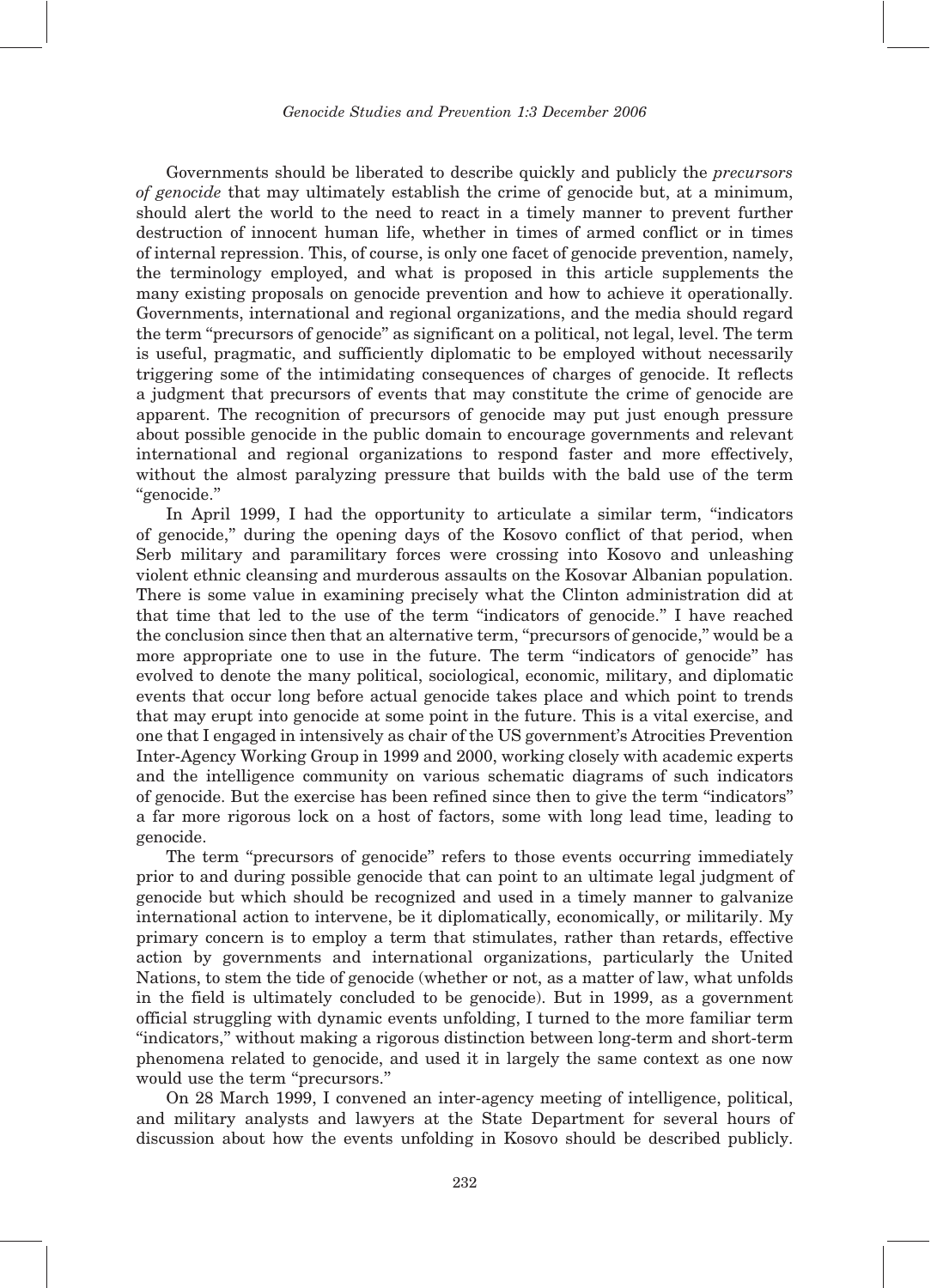In our review at the meeting, participants fairly rapidly concluded that Serb military and paramilitary forces were committing crimes against humanity, given the widespread and systematic character of the actions on the ground and the particular violence being unleashed. We turned our attention to whether genocide was being committed against the Kosovar Albanian population of Kosovo. As I later explained in a press briefing on 9 April 1999, many of what I called ''indicators of genocide'' had become apparent, and we believed it important, as a government, to state that conclusion publicly. I described the indicators of genocide as including the then historical context of the scorched-earth policy of death and destruction that had already been recorded from the spring, summer, and fall of 1998 in Kosovo. I said,

The pattern was established in 1998. Indeed, one might consider what happened in 1998, as a practice run for what was unleashed with remarkable speed and thoroughness in the last few weeks [of March and April 1999]. Milosevic and the Serb leadership are trying to bring to closure what they began in 1998. Now, the events of the last few weeks exceed in magnitude and ferocity all that occurred in 1998. Without question Serb assaults on the civilian population of Kosovo are widespread and systematic.<sup>4</sup>

I reminded the press of the definition of crimes against humanity given in the Statute of the International Criminal Tribunal for the Former Yugoslavia and of our conclusion that many such crimes were being committed in Kosovo. I also pointed to war crimes, including the destruction of civilian property.

I then extended the analysis into events that, when viewed within the context of ongoing crimes against humanity and war crimes, pointed to the crime of genocide as well. These indicators of genocide, occurring within a very short period (namely, the previous three weeks), included $5$ 

- 1. The forced expulsion of large segments of the ethnic Albanian population, on a scale not seen in Europe since World War II. I showed a map clearly demonstrating that internal displacement and destruction of towns had taken place almost entirely within the ethnic Albanian regions of Kosovo. The map demonstrated the systematic way in which Kosovar Albanian areas of Kosovo were assaulted ''without much appreciable damage or internally displaced populations from those areas that are largely populated by Serbs.'' As part of the destructive pattern, I noted the ''forced removal of Albanians from their homes at gun point; destruction of all official and identifying documents; cramming of Albanians into trains; infliction of unsanitary conditions on the trains, etc.'' At the time we saw this kind of conduct as reflecting, at a minimum, an article II(c) violation of the UNCG, namely ''deliberately inflicting on the group conditions of life calculated to bring about its physical destruction in whole or in part.''
- 2. The detention and summary execution of military-aged men and mass executions. Refugees had provided accounts of summary executions in at least fifty towns and villages throughout Kosovo. I reported that ''some accounts refer to large numbers of Kosovars being killed in apparent massacres.'' The reported killings included targeting of intellectuals and leaders; separating fighting-aged men from the group and killing them; causing serious bodily harm; and mass executions. These events reflected the possibility of violations of article II(a) ("killing members of the group") and article II(d) ("imposing measures intended to prevent births within the group'') of the UNCG.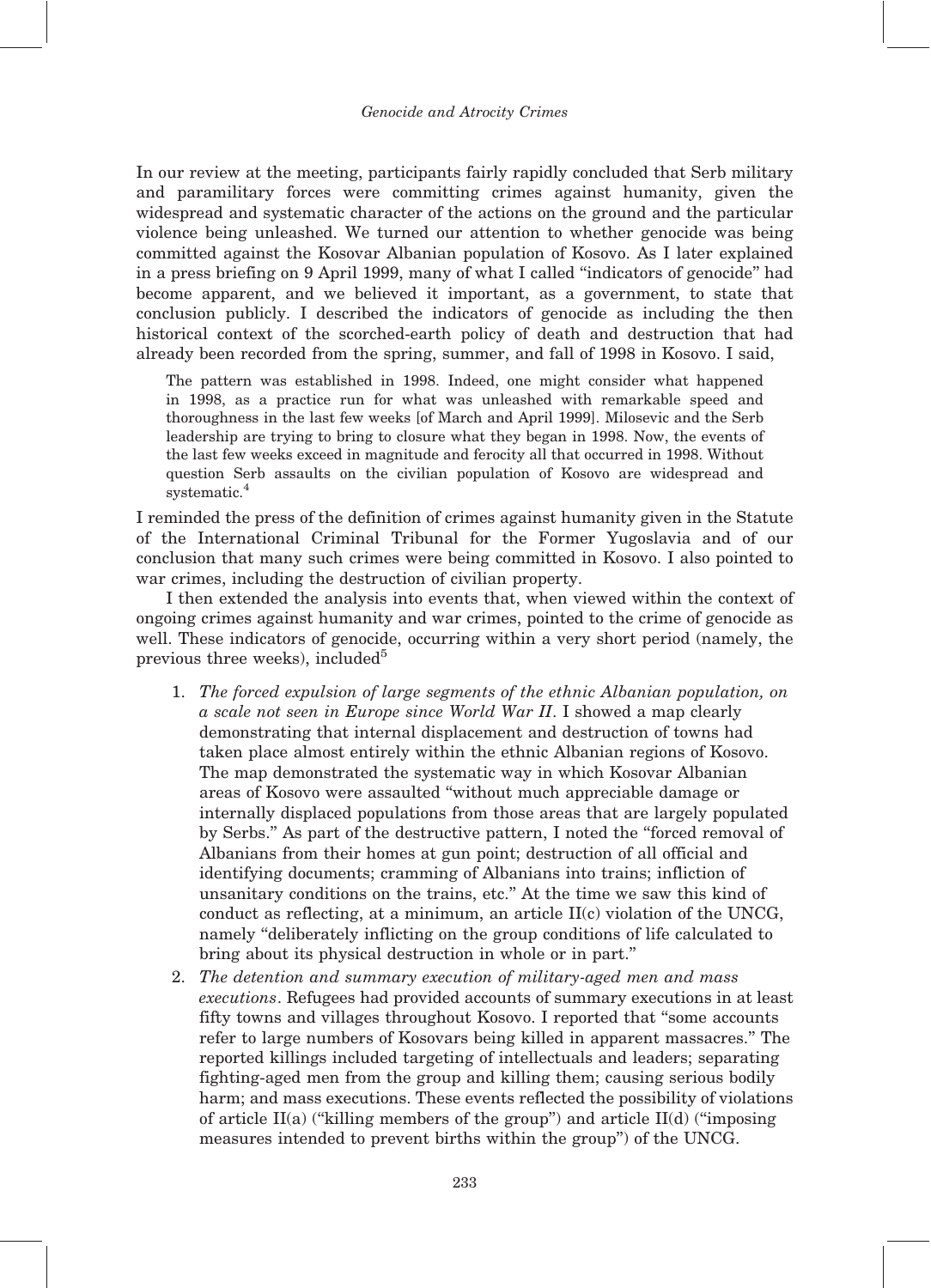3. The ''burning and destruction of civilian homes and villages.'' I presented a map of Kosovo showing 220 sites of village destruction and said that, as of 9 April, the number had increased to 250 sites and continued to rise. (By mid-May 1999, the number had risen to well over 600.) I described the character of destruction in the villages, the lack of any battle damage, and the ethnic objective that appeared evident in the pattern of destruction. This destruction pointed to article II(c) of the UNCG (''deliberately inflicting on the group conditions of life calculated to bring about its physical destruction in whole or in part") as well as article II(b) ("causing serious bodily or mental harm to the members of the group''). The US government had received many reports of injuries and killings, many of a sadistic character, occurring during these destructive sweeps of villages and towns, and officials logically inferred from such events that serious mental harm was being inflicted on the fleeing Kosovar Albanians.

I concluded this analysis by saying that ''if you take the totality of this information that we have acquired so far, we believe that it creates the basis for stating that there are indicators of genocide unfolding in Kosovo.'' Toward the end of the press briefing, I was asked by a reporter what difference it made that I believed that what was unfolding on the ground in Kosovo must reflect a planned operation executed pursuant to a policy. I responded,

Let's just say that obviously, if you can demonstrate a well thought out plan that has an intent behind it, then—that's why we point to indicators of genocide. But I want to emphasize that regardless, you can have a very well planned campaign of crimes against humanity, and there is no question that that's what's unfolded in Kosovo.<sup>6</sup>

Following use of the term ''indicators of genocide,'' the pressure from the media to describe the Kosovo events as genocide dissipated. In other words, I firmly believe that as long as there is a credible acknowledgment that genocide may be unfolding, the media and the public will not insist on a definitive finding of genocide quickly or as a predicate to action by a government or organization. They do want to know that the genocide factor is acknowledged, recognized in some fashion, and kept in the forefront of policy making and decision making during an atrocity. Where a government, like the US government in 1999, can at least confirm that precursors of genocide are apparent, and that the government or organization (as the case may be) is responding to those precursors of genocide, then the pressure to conclude that the crime of genocide has occurred or is occurring becomes far less significant. What becomes important is the action being taken to prevent genocide rather than the search for the crime of genocide. In the case of Kosovo, the debate in April and May 1999 focused on whether to send in ground troops, not on whether the crime of genocide was taking place.

It is that determination of precursors of genocide that permits a political, as opposed to legal, judgment to surface far more rapidly among public officials. As shown by my own remarks during the Kosovo conflict, one can state more definitively the legal judgment of crimes against humanity and war crimes in real time, but specific intent requirements make legal judgments about genocide far more difficult to arrive at quickly. Governments should be liberated to use ''precursors of genocide'' in their public statements once those indicators begin to emerge from the field and thus trigger the UNCG's obligation, under article I, to act to prevent genocide as quickly and effectively as possible. What logic would that obligation convey if a government had to wait until the crime of genocide is established to prevent it?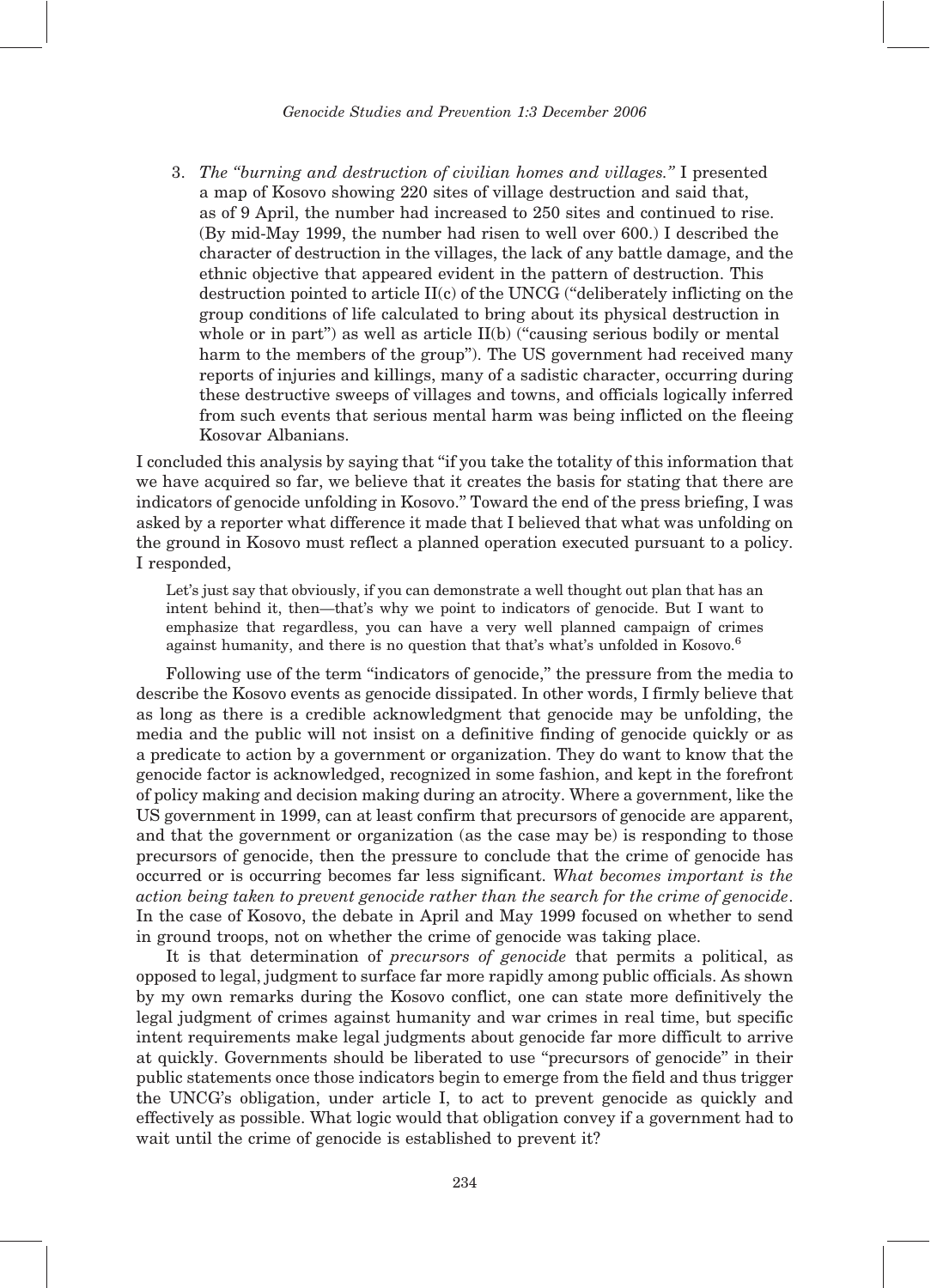One may liken this to the significance of saying that *acts of genocide* have occurred, which the United States and the United Nations did regarding the Rwandan genocide of 1994 before the term "genocide" was used.<sup>7</sup> But I counsel against use of that term, as it is a critical component of any legal determination about the crime of genocide. The legal determination combines an act of genocide with the specific intent to destroy, in whole or in part, a designated group. In the public dialogue, however, I do not believe that any good purpose is served by distinguishing between ''acts of genocide'' and ''genocide''; in other words, in public officials' either trying to manipulate the distinction to avoid the responsibility to act or being held accountable by the media for innocent application of the two terms interchangeably, or absent sophisticated knowledge of the distinction in law. In contrast, precursors of genocide can be associated more readily with evidence of an inferred intent, although a finding of such intent should not be a prerequisite to the use of the term "precursors of genocide."

Preventive action need not, as a matter of law, involve military action. A whole range of tools is available, including diplomatic initiatives; economic sanctions; judicial initiatives with international, hybrid, or national criminal tribunals; and, under relevant circumstances, military action. Some might argue that the requirements of the UN Charter and customary international law must be strictly complied with prior to the use of force in response to genocide. No state would have ratified the UNCG if it imposed an unyielding obligation for that state to use military force on foreign territory every time genocide is claimed. There is the option, under article VIII of the UNCG, for any contracting party to ''call upon the competent organs of the United Nations to take such action under the Charter of the United Nations as they consider appropriate for the prevention and suppression of acts of genocide or any of the other acts enumerated in article III.'' But there is no obligation to do so, and, as we know, there is no certainty whatsoever that the ''competent organ'' of the United Nations, which typically would be the Security Council, would indeed take any such action.

The use of the term ''precursors of genocide'' does not guarantee that the political and legal obstacles to a humanitarian intervention in any particular situation will be lowered. But greater reliance by governments and organizations on using this term might weaken the all-too-familiar resistance to effective action from governments seeking and relying on the long lead time required for a finding of genocide before there is real pressure to respond to genocidal events. There must be a more serious effort to break the back of the myth that governments and organizations are paralyzed, prevented from acting, until a finding of genocide has been made, however important that finding will ultimately be for any criminal prosecution and for critical historical accounts of what actually happened. The pathway to action against genocide must be simplified; governments must not be frozen into inaction while awaiting legal determinations about atrocities that appear genocidal in character but which would require intensive legal scrutiny and historical research before the crime of genocide could be established.

In the case of Darfur, the precursors of genocide had begun to appear by early 2003.<sup>8</sup> Even if it had taken, say, six months for a recognition that precursors of genocide were apparent to spur governments into action, there would have been a much better chance of reversing genocidal developments in Darfur by the end of 2003, rather than placing the people of Darfur in the untenable position in which they find themselves today. Instead, governments, the United Nations, and the African Union appeared dependent on the word ''genocide'' as the predicate to responsible reaction to the events unfolding in Darfur. On the one hand, it is to the credit of the US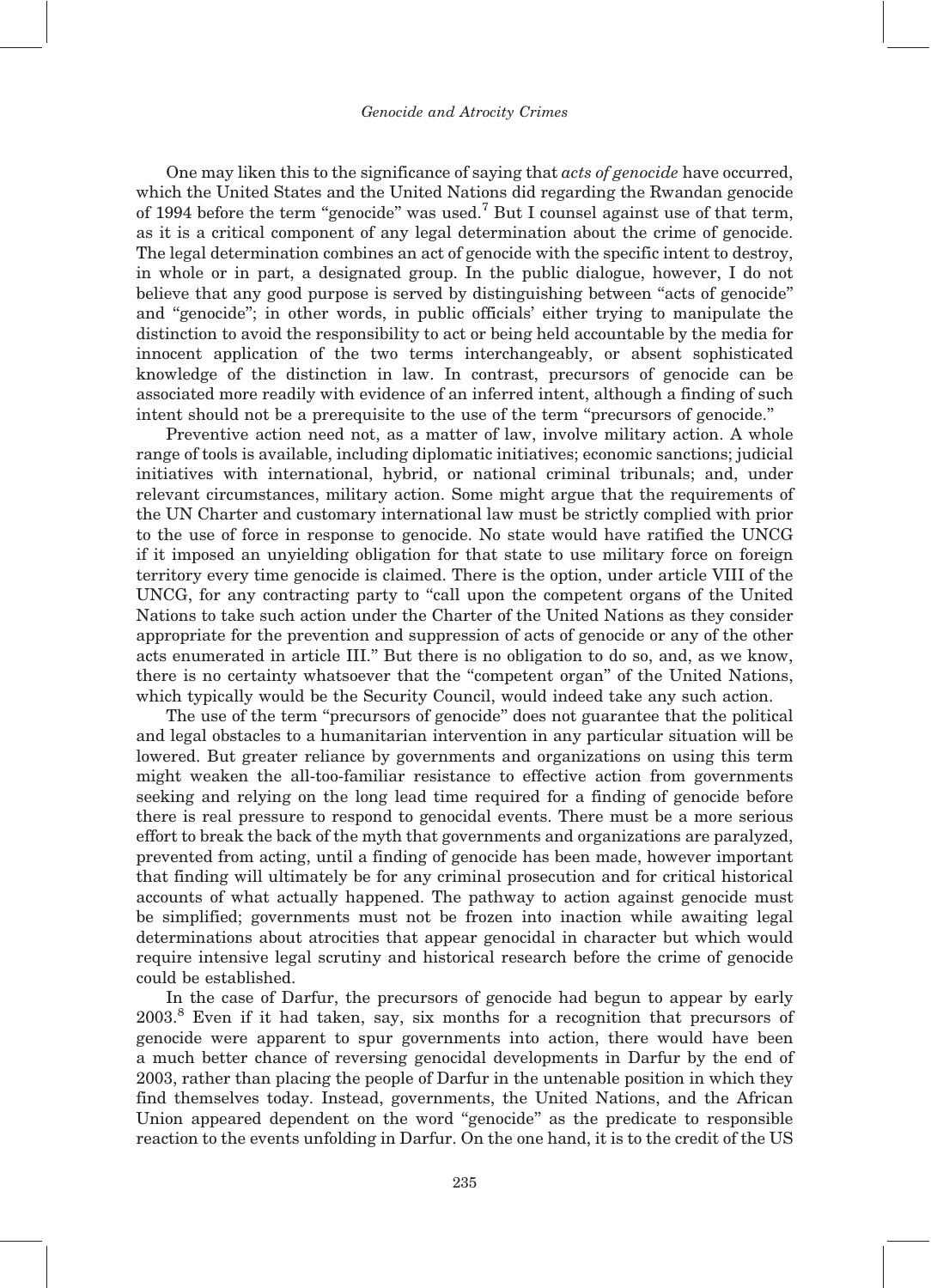government that it undertook a genocide analysis of Darfur in 2004 and, in September of that year, determined that genocide was indeed occurring in Darfur. But, on the other hand, that exercise retarded effective action on the ground to prevent further genocide until the finding was released, and, not surprisingly, the finding of genocide has raised the legal stakes so high that the response of the United States remains limited.

If the United States had simply concluded in 2003, or even early 2004, that precursors of genocide were present in Darfur, and then effectively acted, unilaterally or multilaterally, to ensure that the crime of genocide would not commence or continue thereafter, many lives would doubtless have been saved. The genocide analysis of the summer of 2004 could still have been productively undertaken, but the preventive action would have long preceded it, rather than trailing in the aftermath. Similarly, the International Commission of Inquiry (COI) on Darfur might have benefited from employing the term ''precursors of genocide'' rather than concluding, as it did, that the crime of genocide and the necessary individual criminal responsibility had not been established and, thus, genocide could not be determined.<sup>9</sup> In fact, the commission found no policy of genocide in Sudan.<sup>10</sup> Such a finding is puzzling because the evidence appears to show that there are precursors of a policy of genocide that must be recognized at the political level first, and thus trigger an effective response, before there is enough information and evidence for a legal finding of the crime of genocide. Unfortunately, the commission approached its task as a strictly legal one, as if its only function was to reach determinations that would be admissible in a court of law. It could have fulfilled an important political role by looking for information that would point to precursors of genocide, describe it simply as such, and avoid, at least temporarily, any firm conclusions that the crime of genocide had in fact occurred. Instead, it left the door wide open for the Sudanese government to capitalize on the commission's finding that there is no policy of genocide.<sup>11</sup>

The COI's finding that there have been war crimes and crimes against humanity in Darfur, however, is commendable, as is the commission's emphasis that these crimes must be taken as seriously as genocide and justice be rendered with as much determination as if genocide had been determined.<sup>12</sup> That focus on war crimes and crimes against humanity, in particular, should have had more impact on governments, the Security Council, and the media and public. As it stands, the commission's January 2005 finding that there is no policy of genocide in Sudan may one day be shown to have been so debilitating to preventive and responsive actions as to have limited the flow of resources to the African Union monitoring force, retarded efforts to introduce combat troops on Darfurian territory, shifted primary focus to continued (although greatly disrupted) humanitarian aid efforts, and complicated largely futile diplomacy by the United Nations.

The primary objective in relying on a more liberal understanding of genocide, however, is to establish state responsibility far more readily than is currently possible under the criminal-intent requirements of individual accountability. Such an understanding would give policy makers the freedom to point a finger at a state's responsibility for actions that appear genocidal in real time, without having to prove the direct responsibility of any individual leader or military commander for the crime of genocide—which is what appears to have so constrained the International Commission of Inquiry on Darfur.

Thus, one could point to acts of genocide, as defined by articles II and III of the UNCG, and express the political point that a government appears to be committing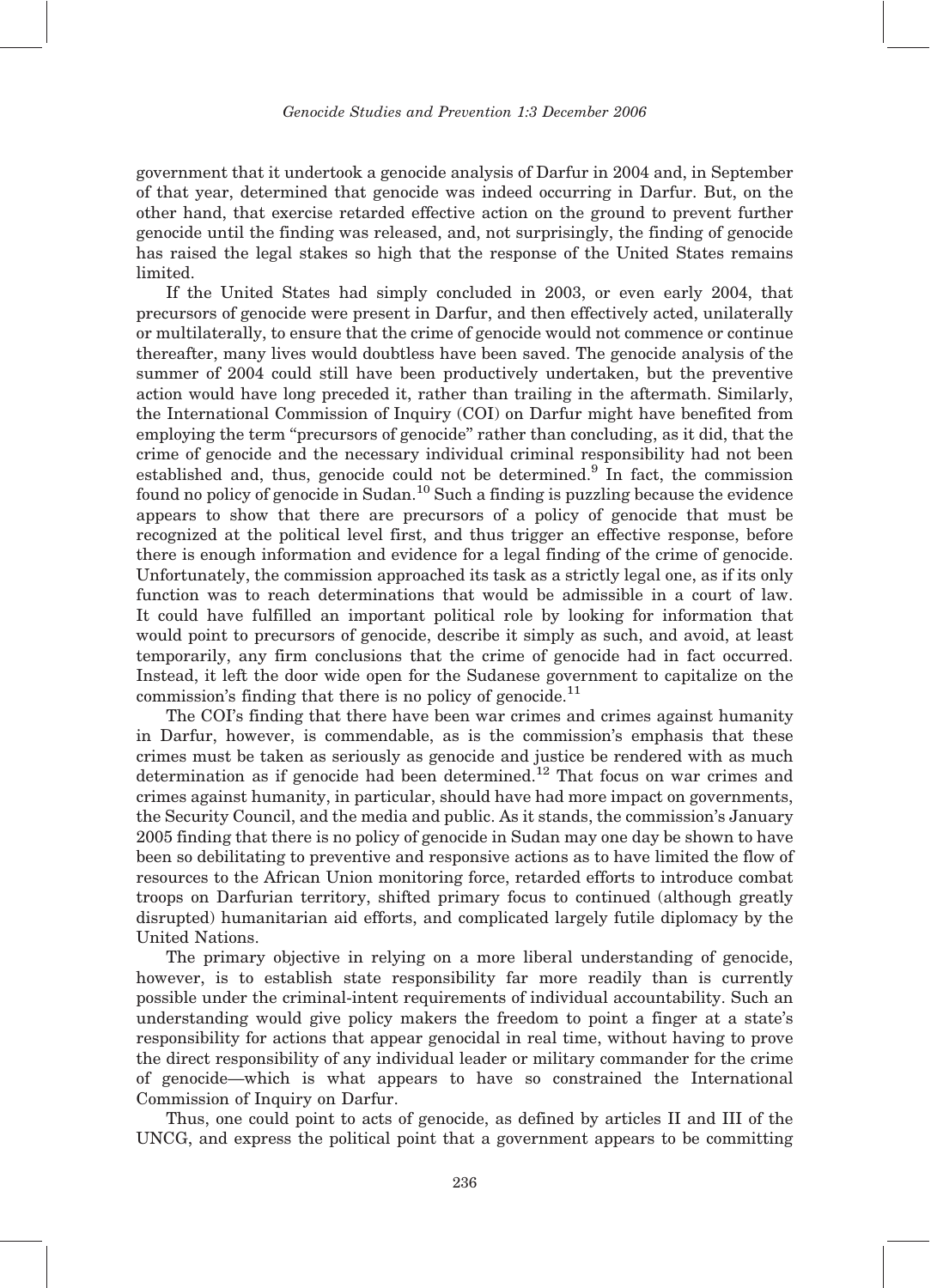such acts of genocide, which it must be prevented from continuing to commit, regardless of who, within such a government or military or militia force, can be shown to demonstrate the requisite specific intent required to convict an individual for the crime of genocide. The state and the government must be seen to be responsible for the acts of genocide, and the witnesses of these events must, at the governmental and organizational levels, be empowered to allege that at least precursors of genocide are apparent and that they merit strong political and, in all likelihood, military responses. This divide—between the political reality of genocide and the criminal character of genocide—must be more broadly accepted if there is to remain any chance of preventing genocide from continuing once it has erupted in an atrocity zone.

### The Terminological Imperative of ''Atrocity Crimes'' and ''Atrocity Law''

Having argued that governments and organizations should be permitted to apply the more flexible term "precursors of genocide" to certain unfolding atrocities that point to the crime of genocide, I believe that it is imperative that there be introduced an even more adaptable terminology to describe genocide and other atrocities meriting effective governmental and organizational responses.

During the first pursuit scene in the movie The Fugitive, Dr. Richard Kimble (played by Harrison Ford) yells, ''I didn't kill my wife!''; US Deputy Marshal Samuel Gerard (played by Tommy Lee Jones) responds, "I don't care!"<sup>13</sup> I am reminded of that exchange every time the genocide factor rears its head on the international scene. Claims abound that there is no genocide, or that the government has not committed genocide, or that there must be a determination as to whether or not genocide has occurred before any further action can be taken.

The collective response to any political leader, any military or militia commander, or any international or regional organization denying the existence of genocide or balking at taking effective action, on the premise that a finding of genocide is first required, should be, ''We don't care!'' We should not care, because the crimes that make up the subject-matter jurisdiction of the international and hybrid criminal tribunals constituted since 1993 range far beyond the crime of genocide, and rightly so. These tribunals—the International Criminal Tribunals for the Former Yugoslavia and Rwanda, the Special Court for Sierra Leone, the Extraordinary Chambers in the Courts of Cambodia, the permanent International Criminal Court, the special War Crimes Chambers in Bosnia, the Iraqi High Criminal Court, and the special war crimes courts established in Kosovo and East Timor—have jurisdiction over atrocity crimes.

Just as the term ''precursors of genocide'' should be more easily invoked by governments when confronted with apparent acts of genocide, so too should public officials, military officers, the media, and academics be free to describe genocide, crimes against humanity (including the emerging crime of ethnic cleansing), and serious war crimes as atrocity crimes meriting timely and effective responses in political, military, and judicial terms. Repeatedly, all manner of official documents, public statements, and scholarly works struggle to find the right terminology for the range of crimes associated with atrocities, and one is left with fragmentary and very often inaccurate descriptions of the range of crimes involved. Should one refer to ''genocide and crimes against humanity,'' or perhaps ''violations of international humanitarian law," or perhaps "genocide and war crimes," or perhaps "genocide, crimes against humanity, ethnic cleansing, and war crimes,'' or perhaps just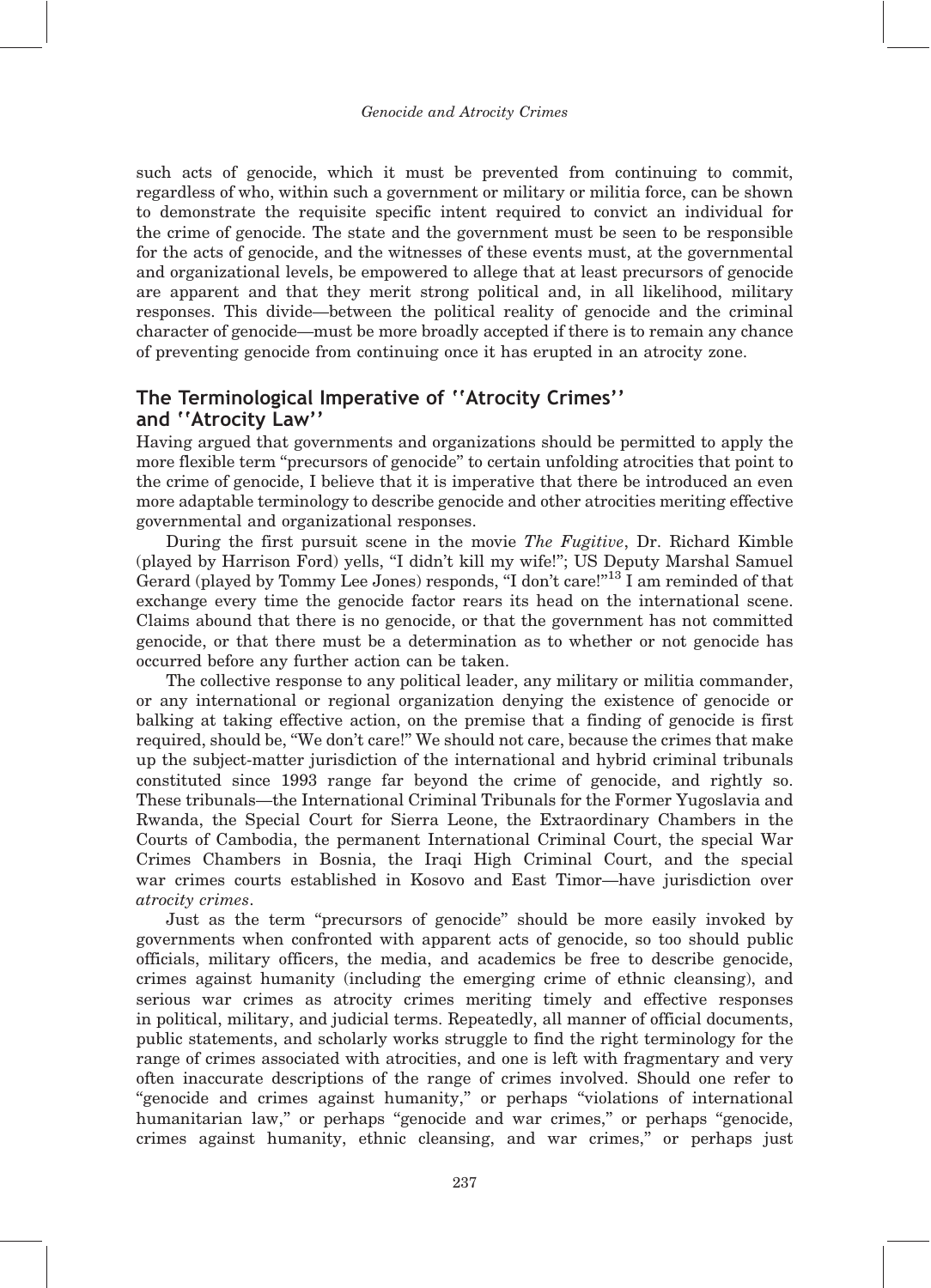''genocide''? A certain sloppiness has infected public dialogue, official documents, and even scholarly works. A unifying term is needed to easily and accurately describe the totality of these crimes.<sup>14</sup>

I plead for a new category of crimes called ''atrocity crimes'' and for a new field of international law that describes the law covering atrocity crimes, both in the realm of state responsibility and in the domain of individual accountability. That body of law I would describe as "atrocity law," which essentially encompasses the law of the international and hybrid criminal tribunals. Just as the term ''genocide'' originally captured what Raphael Lemkin recognized as the essence of a particular crime against humanity requiring special identification in public, legal, and historical terms, so too does the term "atrocity crimes" describe a basket of particularly heinous crimes that are suitable for criminal prosecution before international tribunals and national courts and for which states and certain non-state organizations and groups should be held responsible. Atrocity crimes also are collectively executed crimes of such magnitude and destructive character as to be particularly prominent and logically inconsistent with the protection of human rights and the maintenance of international peace and security in an increasingly interdependent and sophisticated global society.

### Atrocity Crimes

The word "atrocity" (or "atrocities") derives from Roman military law. It described illegal acts performed pursuant to military orders, acts that today might also prove illegal unless shielded by a modern application of the ''defense of superior orders.'' Professor Mark Osiel, in his well-documented book Obeying Orders, writes that ''This word [atrocities] never became a legal term of art, however, with a settled meaning distinct from ordinary Latin. It no longer occupies any place within the formal language of international military law."<sup>15</sup> For that reason there is a fairly clean slate upon which to use the word ''atrocity'' as a legal term, particularly in light of what has occurred since the early 1990s and the popular usage of the term "atrocity" by governments, intergovernmental and non-governmental organizations, and the media.

Atrocity crimes fit the following profile of cumulative definitional characteristics, all of which must exist for the term to be used accurately:

- 1. The crime must be of significant magnitude, meaning that its commission is widespread or systematic or occurs as part of a large-scale commission of such crimes. The crime must involve a relatively large number of victims (e.g., a fairly significant number of deaths or casualties), or impose other very severe injury upon noncombatant populations (e.g., massive destruction of private property), or subject a large number of combatants or prisoners of war to violations of the laws and customs of war.
- 2. The crime may occur in time of war, or in time of peace, or in time of violent societal upheaval of some organized character, and may be either international or non-international in character.
- 3. The crime must be identifiable in conventional international criminal law as the crime of genocide, a violation of the laws and customs of war, the crime of aggression (if and when it is defined so as to give rise to clear individual criminal culpability), the crime of international terrorism, a crime against humanity (the precise definition of which has evolved in the development of the criminal tribunals), or the emerging crime of ethnic cleansing.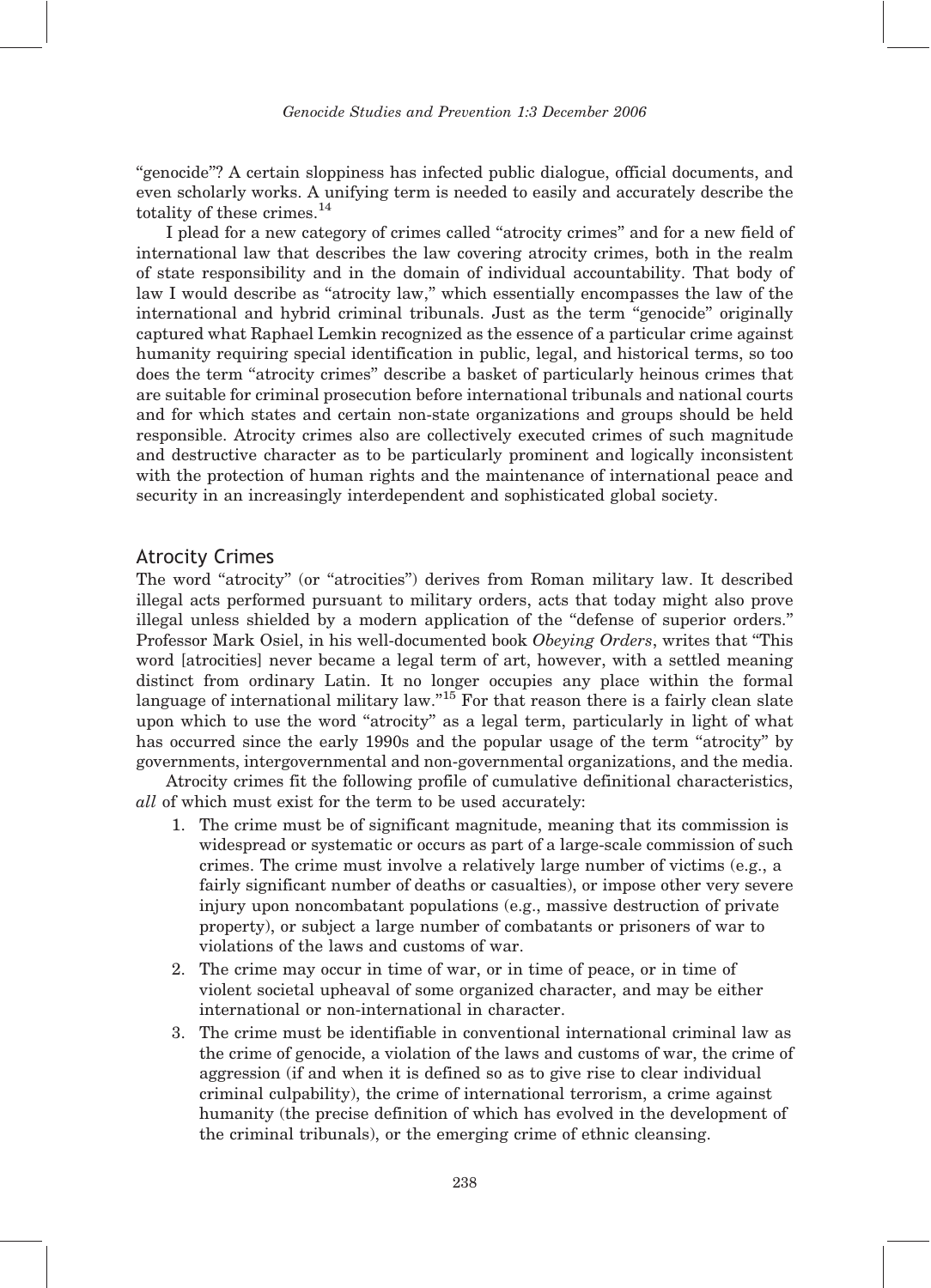- 4. The crime must have been led, in its execution, by a ruling or otherwise powerful elite in society (including rebel or terrorist leaders) who planned the commission of the crime and were the leading perpetrators of the crime.
- 5. The law applicable to such crime, while it may impose state responsibility and even remedies against states, is also regarded under customary international law as holding individuals criminally liable for the commission of such crime, thus enabling the prosecution of such individuals before a court duly constituted for such purpose.

A crime that meets all five of these criteria would, in my view, be an atrocity crime. In non-legal terms, these are high-impact crimes of severe gravity that are of an orchestrated character, that shock the conscience of humankind, that result in a significant number of victims, and that one would expect the international media and the international community to focus on as meriting an international response holding the lead perpetrators accountable before a competent court of law.

Here is the dilemma posed by the threshold of criminal conduct associated with atrocity crimes. This issue has been confronted with genocide, which in a technical sense can be found on the basis of the specific intent to kill one member of a designated group but which, in practice and in the enforcement of the law, requires a larger number of victims. Terms that describe the requirement well are "significant magnitude," "high threshold," "extreme gravity," and "significant numbers." The Rome Statute for the International Criminal Court refers to ''unimaginable atrocities that deeply shock the conscience of humanity," "such grave crimes [as] threaten the peace, security and well-being of the world,'' and ''the most serious crimes of concern to the international community as a whole. $"^{16}$ 

The resulting substantiality test provides a better understanding of atrocity crimes and the magnitude required to so classify them. There exists an ever-growing jurisprudence on the meaning of the terms "genocide," "crimes against humanity," and ''war crimes,'' and one part of that exercise before the International Criminal Tribunals for the Former Yugoslavia (ICTY) and Rwanda (ICTR) has been to clarify the substantiality test that must be met.

With respect to genocide, the ICTR held in the Akayesu case that actual extermination of a group in its entirety is not required and that "a person could be found guilty of genocide without necessarily having to establish that genocide had taken place throughout the country concerned. $17$ <sup>7</sup> But the ICTR Trial Chamber also held, in the Kayishema and Ruzindana judgment, that the reference to "in part" in the legal requirement of ''intent to destroy in whole or in part,'' found in both the ICTR Statute and the UNCG, ''requires the intention to destroy a considerable number of individuals who are part of the group."<sup>18</sup> In the *Bagilishema* judgment, the Trial Chamber agreed

with the statement of the International Law Commission, that ''the intention must be to destroy the group as such, meaning as a separate and distinct entity, and not merely some individuals because of their membership in [a] particular group.'' Although the destruction sought need not be directed at every member of the targeted group, the Chamber considers that the intention to destroy must target at least a substantial part of the group.<sup>19</sup>

The ICTY Trial Chamber held in the Krstic judgment that ''an intent to destroy only part of the group must nevertheless concern a substantial part thereof, either numerically or qualitatively."<sup>20</sup> In *Jelisic*, the Trial Chamber held that "it is widely acknowledged that the intention to destroy must target at least a substantial part of the group.<sup>"21</sup>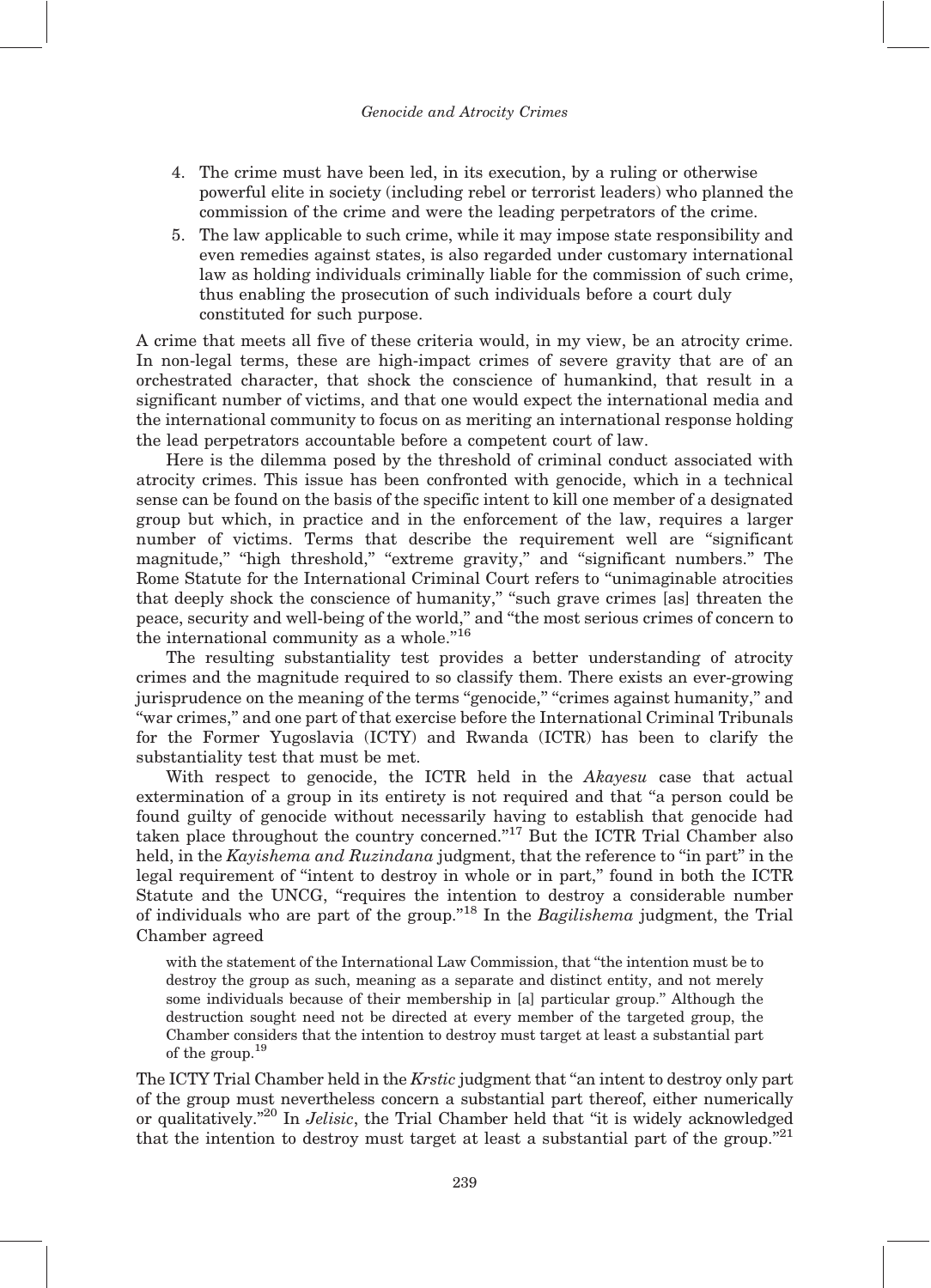One of the US understandings to its ratification of the UNCG was to qualify "destruction of part of a group" as meaning a "substantial part" of that group. $^{22}$ That understanding has now, for all intents and purposes, become established international law.

The ICTY, in its *Jelisic* decision, also elaborated two types of the substantiality test:

Genocidal intent may ... be manifest in two forms. It may consist of desiring the extermination of a large number of the members of the group, in which case it would constitute an intention to destroy a group en masse. However, it may also consist of the desired destruction of a more limited number of persons selected [i.e., leadership of the group] for the impact that their disappearance would have upon the survival of the group as such. This would then constitute an intention to destroy the group "selectively."<sup>23</sup>

In its *Jelisic* judgment, the ICTY Trial Chamber ruled that "genocide may be perpetrated in a limited geographic zone''; for example, it may be ''limited to the size of a region or  $\dots$  a municipality."<sup>24</sup> In *Krstic*, moreover, the court found that

the physical destruction may target only a part of the geographically limited part of the larger group because the perpetrators of the genocide regard the intended destruction as sufficient to annihilate the group as a distinct entity in the geographic area at issue.<sup>25</sup>

In the Appeals Chamber judgment of *Krstic*, the substantiality requirement for genocide was a central finding regarding the Srebrenica massacre. The court found that the "part" must be a substantial part of the group; the part targeted must be significant enough to have an impact on the group as a whole. The court supported the *Jelisic* test of targeting at least a substantial part of the group, as well as the test, developed in the Sikirica judgment, that there must be evidence of an intention to destroy a substantial number relative to the total population of the group and an intention that there be an impact on the overall survival of the group.<sup>26</sup>

The Appeals Chamber also noted that the substantiality requirement is supported by scholarly opinion. It cited Lemkin's own view that the killing must be substantial, or on a mass scale. And it noted the International Law Commission's view that the crime of genocide requires the intent to destroy at least a substantial part of a particular group. The court then held that

The intent requirement under article 4 of the statute is therefore satisfied where evidence shows that the alleged perpetrator intended to destroy at least a substantial part of the protected group. The number of individuals targeted should be evaluated not only in absolute terms but also in relation to the overall size of the entire group.<sup>27</sup>

The court subsequently focused on the issue of geographical area, finding that the importance of the 40,000 Muslims in Srebrenica is not captured solely by their numbers: ''The capture and ethnic purification of Srebrenica would severely undermine the military efforts of the Bosnian Muslim state to ensure its viability. Elimination of the enclave would have accomplished the goal of purifying the entire region of its Muslim population."<sup>28</sup> Therefore, Srebrenica was important "due to its prominence in the eyes of both the Bosnian Muslims and the international community (as a 'safe area')."<sup>29</sup> Thus the ambit of the genocidal enterprise in *Krstic* was limited to the area of Srebrenica.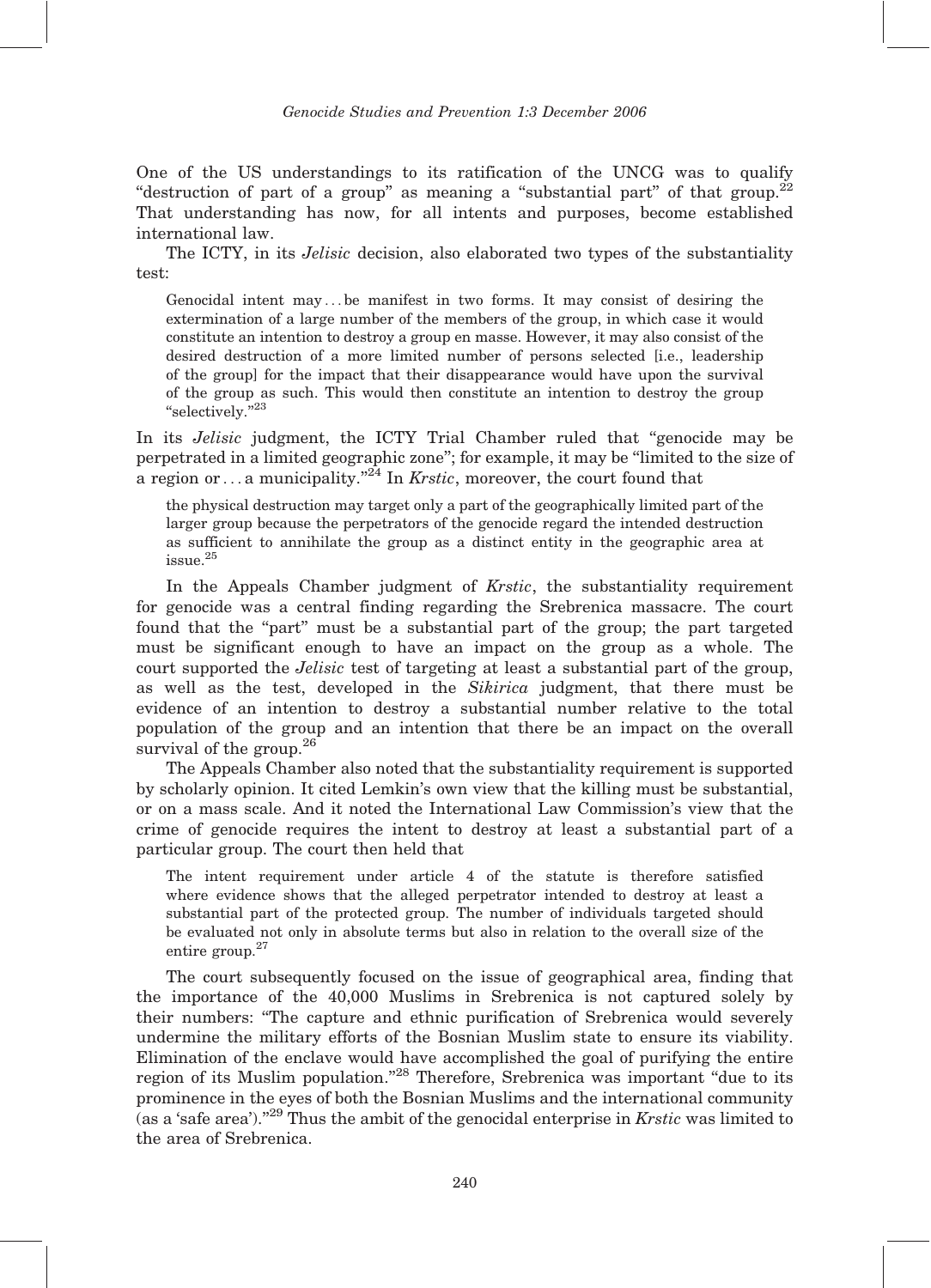The Appeals Chamber also inferred from the actual killing of the protected group, men of military age, the intent to destroy a substantial part of the targeted group, the Bosnian Muslims of Srebrenica. The defense argued that ethnic cleansing is not genocide. The Trial Chamber had rejected the defense's argument that the killing of these men was motivated solely by the desire to eliminate them as a potential military threat; the extermination was not driven solely by a military rationale. The Appeals Chamber found that the Trial Chamber was entitled to consider the long-term impact that the elimination of 7,000 to 8,000 men from Srebrenica would have on the survival of that community. Such killings potentially consigned the community to extinction, and the court considered this the type of physical destruction that the UNCG is designed to prevent. Furthermore, the forcible transfer could be an additional means by which to ensure the physical destruction of the Bosnian Muslim community in Srebrenica, as it prevented the Muslim community from reconstituting itself. Killing women or children would have inflamed public opinion.<sup>30</sup>

The Appeals Chamber found that while the intent to commit genocide must be supported by the factual matrix, the offense of genocide does not require proof that the perpetrator chose the most efficient method to accomplish his objective of destroying the targeted part. In this case, the perpetrators adopted the method that would allow them to implement the genocidal design while minimizing the risk of retribution. The fact that forcible transfer does not, in and of itself, constitute a genocidal act did not preclude the Trial Chamber from relying on it as evidence of the intentions of members of the Main Staff of the Army of the Republika Srpska (Serb Republic). The genocidal intent may be inferred, among other facts, from evidence of ''other culpable acts systematically directed against the same group."<sup>31</sup>

The Appeals Chamber also found that where direct evidence of genocidal intent is absent, such intent may still be inferred from the factual circumstances of the crime. In the case of Srebrenica, the factual circumstances permit the inference that the killing of the Bosnian Muslim men was done with genocidal intent. The scale of the killing, combined with the VRS Main Staff 's awareness of the detrimental consequences it would have on the Bosnian Muslim community of Srebrenica and with the other actions the Main Staff took to ensure that community's physical demise, is a sufficient factual basis for the finding of specific intent. $32$ 

The Appeals Chamber emphasized that the gravity of genocide is reflected in the stringent requirements that must be satisfied for a conviction: ''The demanding proof of specific intent and the showing that the group was targeted for destruction in its entirety or in substantial part, guard against a danger that convictions for this crime will be imposed lightly."<sup>33</sup> The court continued,

By seeking to eliminate a part of the Bosnian Muslims, the Bosnian Serb forces committed genocide. They targeted for extinction the 40,000 Bosnian Muslims living in Srebrenica, a group which was emblematic of the Bosnian Muslims in general. They stripped all the male Muslim prisoners, military and civilian, elderly and young, of their personal belongings and identification, and deliberately and methodically killed them solely on the basis of their identity. The Bosnian Serb forces were aware, when they embarked on this genocidal venture, that the harm they caused would continue to plague the Bosnian Muslims.<sup>34</sup>

The Appeals Chamber stated ''unequivocally that the law condemns, in appropriate terms, the deep and lasting injury inflicted, and calls the massacre at Srebrenica by its proper name: genocide."35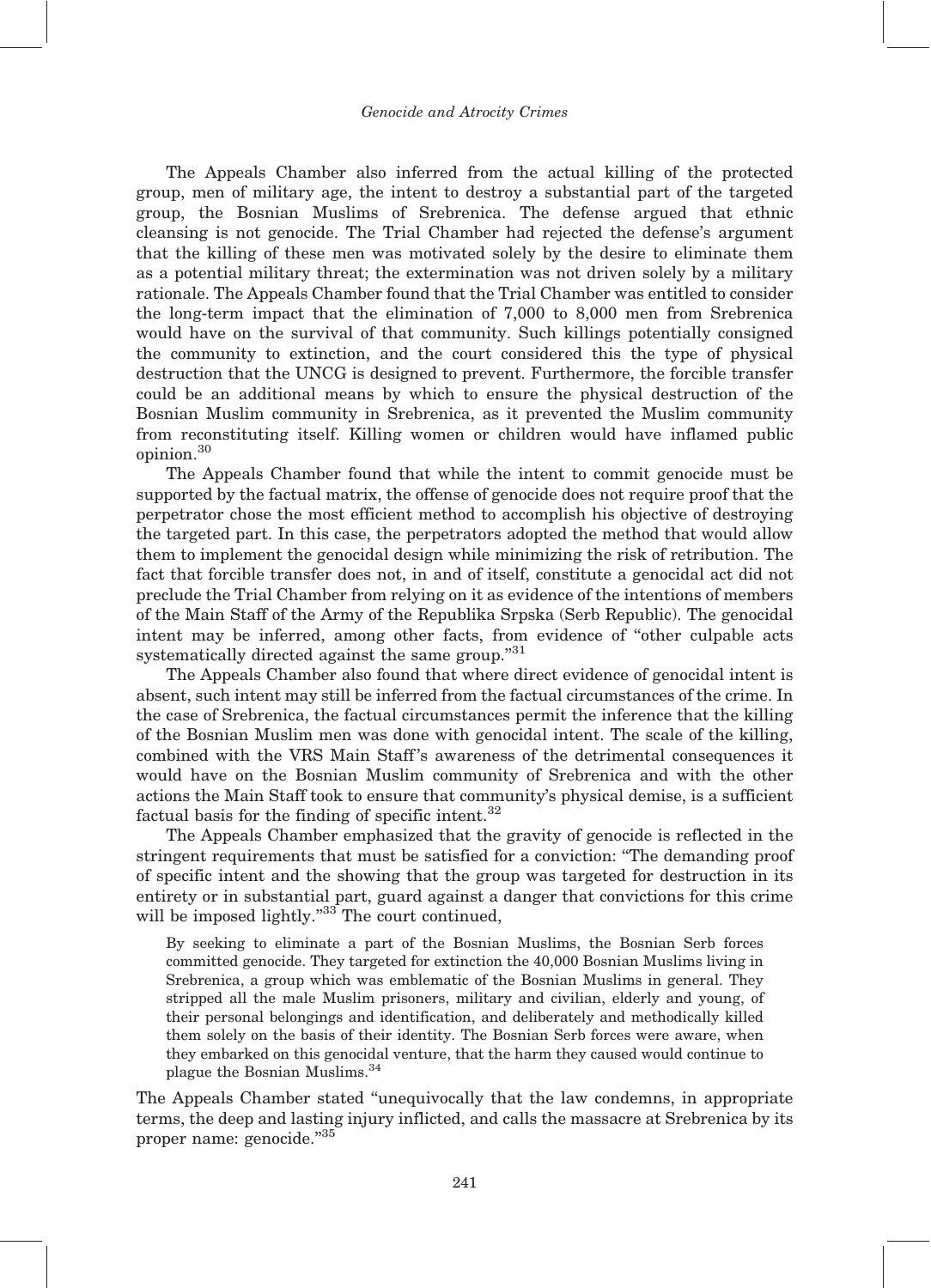Although the Krstic Trial Chamber rejected only the cultural or social destruction of a group as constituting genocide, it pointed out

that where there is physical or biological destruction there are often simultaneous attacks on the cultural and religious property and symbols of the targeted group as well, attacks which may legitimately be considered as evidence of an intent to physically destroy the group. In this case, the Trial Chamber will thus take into account as evidence of intent to destroy the group the deliberate destruction of mosques and houses belonging to members of the group.<sup>36</sup>

The magnitude of such destruction can thus influence reaching a determination of genocide. The Krstic Appeals Chamber noted the Trial Chamber's observation and did not reject the conclusion that such destruction can be taken into account as evidence of intent to destroy the group.<sup>37</sup>

If one examines the substantiality requirement for crimes against humanity, one finds that the tribunals have established levels of gravity requisite to merit description as ''atrocity crimes.'' Interestingly, article 5 of the ICTY Statute, which incorporates crimes against humanity into the subject-matter jurisdiction of the court, provides no literal substantiality requirement. But the ICTY jurisprudence does. First, the court has found that

It is sufficient to show that enough individuals were targeted in the course of the attack, or that they were targeted in such a way as to satisfy the Chamber that the attack was in fact directed against a civilian ''population,'' rather than against a limited and randomly selected number of individuals.<sup>38</sup>

The ICTY also reads into article 5 the requirement that the attack be ''either widespread or systematic in nature.''<sup>39</sup> In Kordic and Cerkez, the court found that "a crime may be widespread or committed on a large scale by the 'cumulative effect of a series of inhumane acts or the singular effect of an inhumane act of extraordinary magnitude.' $n^{40}$  In Blaskic, the Trial Chamber ruled that ''the widespread characteristic refers to the scale of the acts perpetrated and to the number of victims. $14$ <sup>1</sup> Also in *Blaskic*, the court articulated the elements of a ''systematic'' attack:

The systematic character refers to four elements which ... may be expressed as follows: (1) the existence of a political objective, a plan pursuant to which the attack is perpetrated or an ideology, in the broad sense of the word, that is, to destroy, persecute or weaken a community; (2) the perpetration of a criminal act on a very large scale against a group of civilians or the repeated and continuous commission of inhumane acts linked to one another; (3) the preparation and use of significant public or private resources, whether military or other; (4) the implication of high-level political and/or military authorities in the definition and establishment of the methodical plan.<sup>42</sup>

In Kunarac, Kovac, and Vokovic and in Jelisic, the ICTY emphasized that factors used to assess "widespread or systematic" include "the number of victims"<sup>43</sup> and "the employment of considerable financial, military or other resources and the scale or the repeated, unchanging and continuous nature of the violence committed against a particular civilian population."<sup>44</sup>

The crime of *extermination*, a long-standing crime against humanity, should be of most interest to scholars of genocide because it constitutes an alternative charge in an indictment that comes closest to the crime of genocide without having to prove the specific intent required for genocide. The Kristic Trial Chamber held that the definition ''should be read as meaning the destruction of a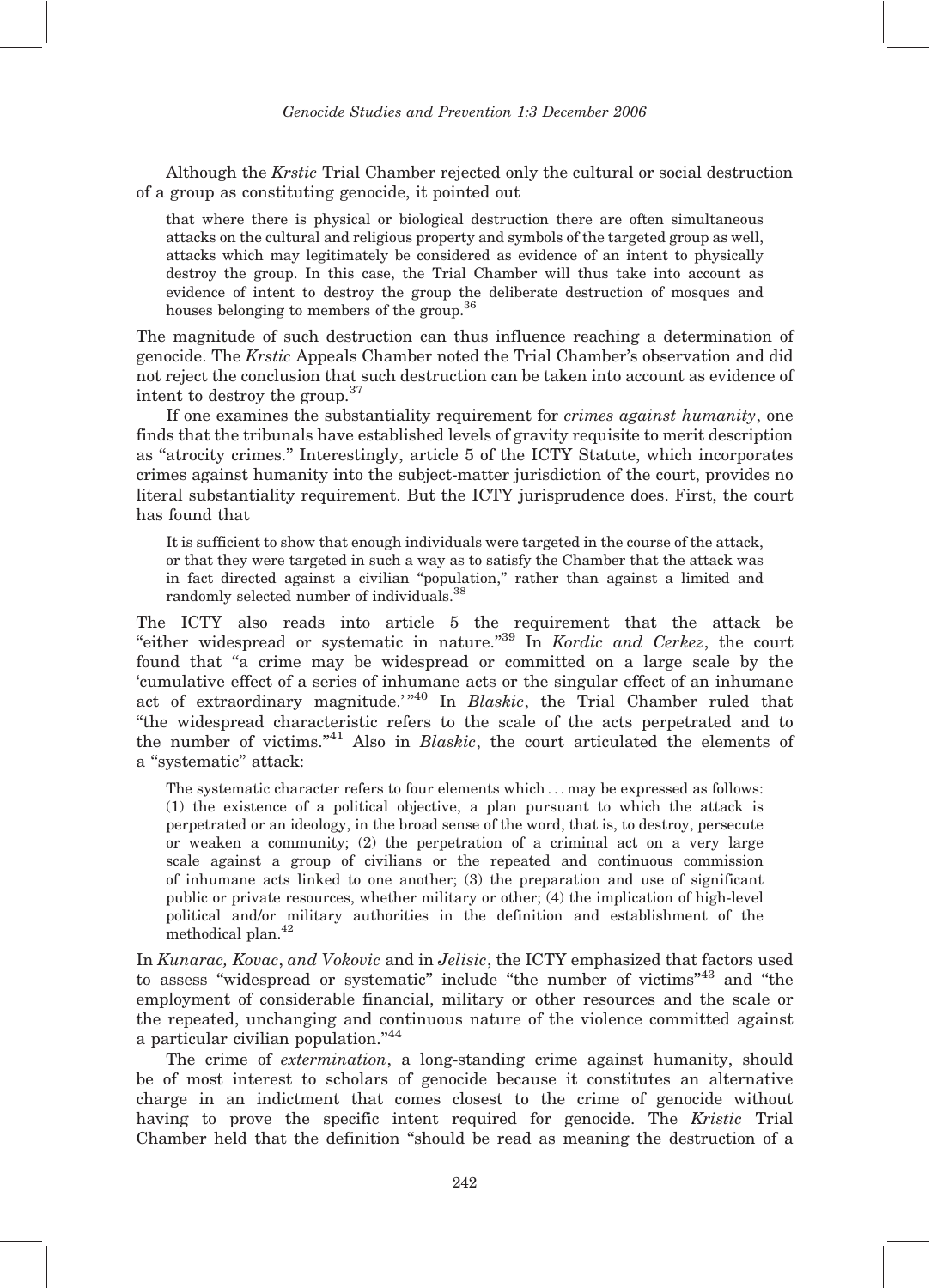numerically significant part of the population concerned."<sup>45</sup> In Vasiljevic, the Trial Chamber found

that criminal responsibility for ''extermination'' only attaches to those individuals responsible for a large number of deaths, even if their part therein was remote or indirect. Responsibility for one or for a limited number of such killings is insufficient. $46$ 

The Krstic Trial Chamber offered a caveat, however: ''While extermination generally involves a large number of victims, it may be constituted even where the number of victims is limited."<sup>47</sup> The Vasilijevic Trial Chamber further required that ''extermination must be collective in nature rather than directed towards singled out individuals."48

Regarding the crime of persecution, which also can be a key element of genocidal intent, the ICTY, in *Kordic and Cerkez*, was careful to invoke the substantiality test, listing by example two acts that ''do not constitute persecution as a crime against humanity because they do not rise to the same level of gravity as the other crimes against humanity enumerated in Article 5'' of the ICTY Statute. Those two examples are ''encouraging and promoting hatred on political grounds'' and ''dismissing and removing Bosnian Muslims from government."<sup>49</sup>

The residual clause listing ''other inhumane acts'' must satisfy the substantiality test as well. In *Naletilic and Martinovic*, the ICTY defined "other inhumane acts" as

acts that do not fall within any of the other sub-clause of Article 5 of the Statute but are sufficiently similar in gravity to the other enumerated crimes ... . As constituting crimes against humanity, these acts must also be widespread or systematic.<sup>50</sup>

Article 3 of the ICTR Statute, which incorporates crimes against humanity in the subject-matter jurisdiction of the ICTR, explicitly invokes the language of "a widespread or systematic attack against any civilian population." In the Akayesu Trial Chamber decision, the court found that ''the concept of 'widespread' may be defined as massive, frequent, large scale, carried out collectively with considerable seriousness and directed against a mutiplicity of victims. $^{551}$  In Kayishema and Ruzindana, the ICTR Trial Chamber found that "a widespread attack is one that is directed against a multiplicity of victims.<sup> $52$ </sup> The attack on a civilian population

does not mean that the entire population of a given State or territory must be victimized by these acts in order for the acts to constitute a crime against humanity ... . Instead the ''population'' element is intended to imply crimes of a collective nature and thus excludes single or isolated acts which, although possibly constituting crimes under national penal legislation, do not rise to the level of crimes against humanity.<sup>53</sup>

The specific crime of extermination requires that ''the actor participates in the mass killing of others or in the creation of conditions of life that lead to the mass killing of others, through his act(s) or omission(s). $^{54}$ 

Finally, the substantiality test for *war crimes* is of a different character. Technically, there is no real substantiality test, other than that found in the 1949 Geneva Conventions for what constitutes a grave breach, and even then the issue pertains to the individual victim or victims rather than to any particularly substantial number of victims. Article 4 of the ICTR Statute incorporates into the subject-matter jurisdiction of the court the commission of ''serious violations of Article 3 common to the Geneva Conventions ...'' This has been interpreted to mean ''grave consequences for the victim."<sup>55</sup> The ICTY has mirrored this finding. In *Kunarac, Kovac and Vokovic*, a violation of the laws or customs of war ''must be serious, that is to say, it must constitute a breach of a rule protecting important values, and the breach must involve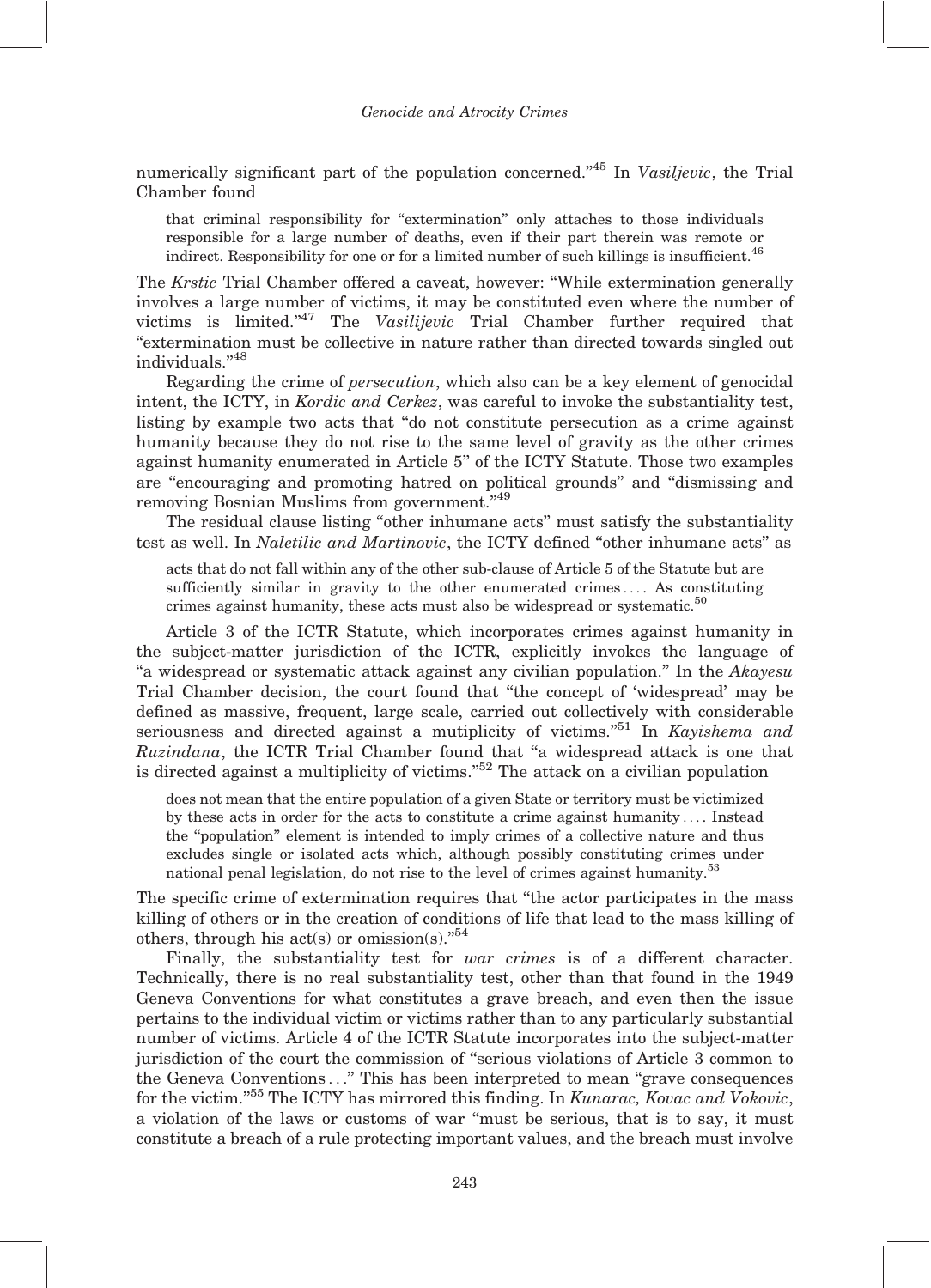grave consequences for the victim."<sup>56</sup> Yet no indictment, and certainly no conviction, before either tribunal on war-crimes charges has sought to proceed with respect to isolated or singular violations of the Geneva Conventions or of the laws and customs of war. There is always a larger context to the war-crimes charges that involves a substantial degree of illegal conduct.

There are also important substantiality requirements built into the statutes of the permanent International Criminal Court, the Special Court for Sierra Leone, and the Extraordinary Chambers in the Courts of Cambodia. With respect to the Rome Statute of the International Criminal Court, US negotiators, myself included, sought to require that war crimes be committed ''as part of a plan or policy and as part of a large-scale commission of such crimes.'' But we were rebuffed by other delegations and ultimately settled on "war crimes in particular when committed as part of a plan or policy or as part of a large-scale commission of such crimes."<sup>57</sup> This reflected the interests of governments to ensure that the 1949 Geneva Conventions would not become narrowly construed to apply only to planned or large-scale commissions of war crimes but could also be enforced against perpetrators of individual grave breaches. Yet the inference in all that was discussed and anticipated in the practice of the International Criminal Court was for a substantiality test to be met either through the execution of a policy or plan to commit war crimes (which infers a multiplicity of criminal acts) or through a large-scale commission of war crimes.

#### Atrocity Law

There has been a revolution in international humanitarian and criminal law since 1993. In conventional legal terminology, however, no term describes precisely what the international and hybrid criminal tribunals have the jurisdiction to prosecute. The crimes in question are not only genocide, or crimes against humanity, or war crimes; they need a unifying term. The law applied by the criminal tribunals is not only international humanitarian law, not only international criminal law, not only international human-rights law, not only military law, and not only serious crimes under international law.

The law of the criminal tribunals is uniquely crafted, the enforcement mechanism is uniquely conceived, and the political mandate of each of these courts is uniquely tailored. They need a truly relevant term to describe the reality of their jurisdiction and their role in framing legal responses to war crimes, genocide, crimes against humanity, and other heinous crimes.

The international community has faced this situation before. The crime of genocide identified by Raphael Lemkin arose from his concern that the Holocaust could not be properly defined or prosecuted as simply a crime against humanity. The constituent parts of the crime were unique, and conventional international law did not address those unique characteristics of intent, target, and context. With Lemkin's perseverance, the UNCG defined the new crime of genocide.

Similarly, today we are confronted with an inadequate lexicon for the crimes and law that underpin the criminal tribunals. In a fundamental way, the relatively rapid establishment of these criminal tribunals has outstripped the capacity of the law to remold itself into an easily identifiable legal weapon for them to wield. It is no idle matter, this quest for terminology. Getting the terminology right is part of the accuracy and integrity of the process, and it is part of the job of selling to the public the credibility and utility of these judicial institutions. If public support for international prosecution and military responses to atrocity crimes is lost because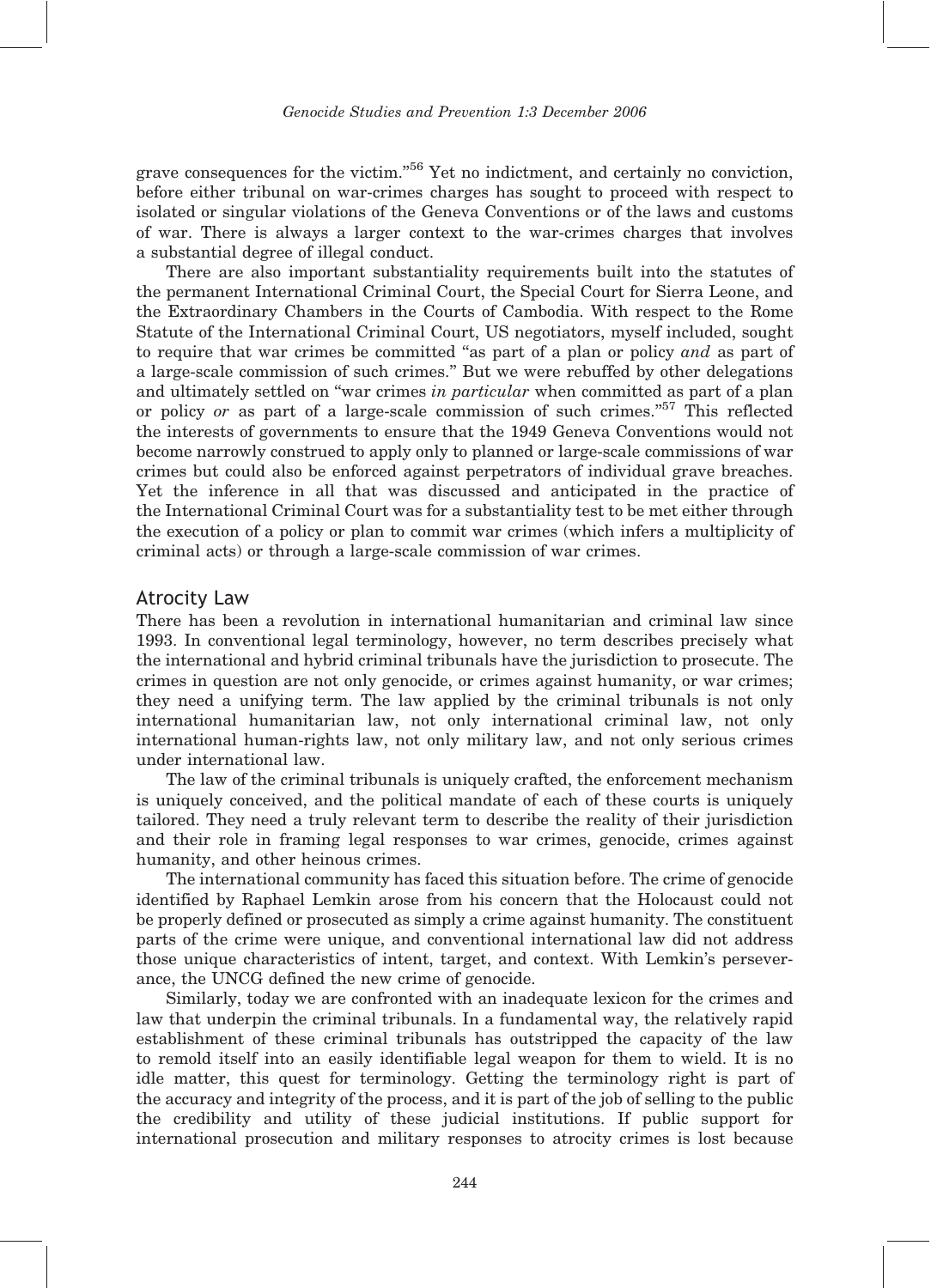what is described appears threatening or incomprehensible to the average person, then the entire venture will be undermined.

Atrocity law is the law applied to atrocity crimes; it is drawn from several disciplines of international law: international criminal law, international humanitarian law, international human-rights law, and the law of war; and it is applied primarily by international and hybrid criminal tribunals.

An unfortunate inaccuracy appears repeatedly in UN Security Council and General Assembly resolutions, in legislation by the US Congress and European parliaments, and in the public pronouncements of governments and non-governmental organizations. The body of law purportedly covering atrocity crimes is typically referred to as ''international humanitarian law'' and the crimes described as ''violations of international humanitarian law.'' Such is not necessarily the case, however. More often, the relevant criminal conduct engages several fields of established law—international humanitarian law, international criminal law, international human-rights law, the laws and customs of war, and military law. For any particular situation of atrocities and the subject-matter jurisdiction of any particular criminal tribunal, however, there is one field of law—atrocity law—that overlaps parts of each of these separate fields of law but never encompasses any one of them entirely.

Briefly, international humanitarian law establishes norms to protect certain categories of persons and property and prohibits attacks against them during the course of an armed conflict of an international or non-international character. But it can exclude some parts of the laws of war whose primary purpose is not humanitarian, and it does not concern either genocide or crimes against humanity that occur outside the ambit of armed conflict. Most of international humanitarian law cannot be prosecuted against an individual and concerns state practice and state responsibility in armed conflicts.

The conventions of international criminal law range far beyond atrocities. Less than half of the at least twenty-four categories of international criminal law pertain to atrocities. International criminal law does not incorporate most of international humanitarian law or international human rights law. While international criminal law will always apply to atrocity crimes and atrocity law, it would be deeply misleading to use the term to describe the kind of actions and the kind of law that are of direct concern to international criminal tribunals. The term fails the tests of magnitude, of targeting the leading perpetrators, and of isolating only those crimes accurately described as "atrocities."

International human-rights law is inappropriate to criminal tribunals, as it has traditionally, in its relatively short history, concerned the political responsibility of states for violations against individual victims, not the criminal responsibility of individual perpetrators. Until relatively recently, human-rights law did not seek to govern the conduct of states during warfare, which is the circumstance that so often accompanies atrocities. There is now considerable tension between human-rights law and the law of war as the former seeks to intrude more aggressively into the domain of warfare. Much of human-rights law requires the breathing space afforded by the absence of penal provisions. Atrocity law, as I would define it, requires criminal sanction, and it concerns only those human-rights violations that can be prosecuted as crimes and are committed on a scale and in circumstances that only scratch the surface of the full range of human-rights violations and law.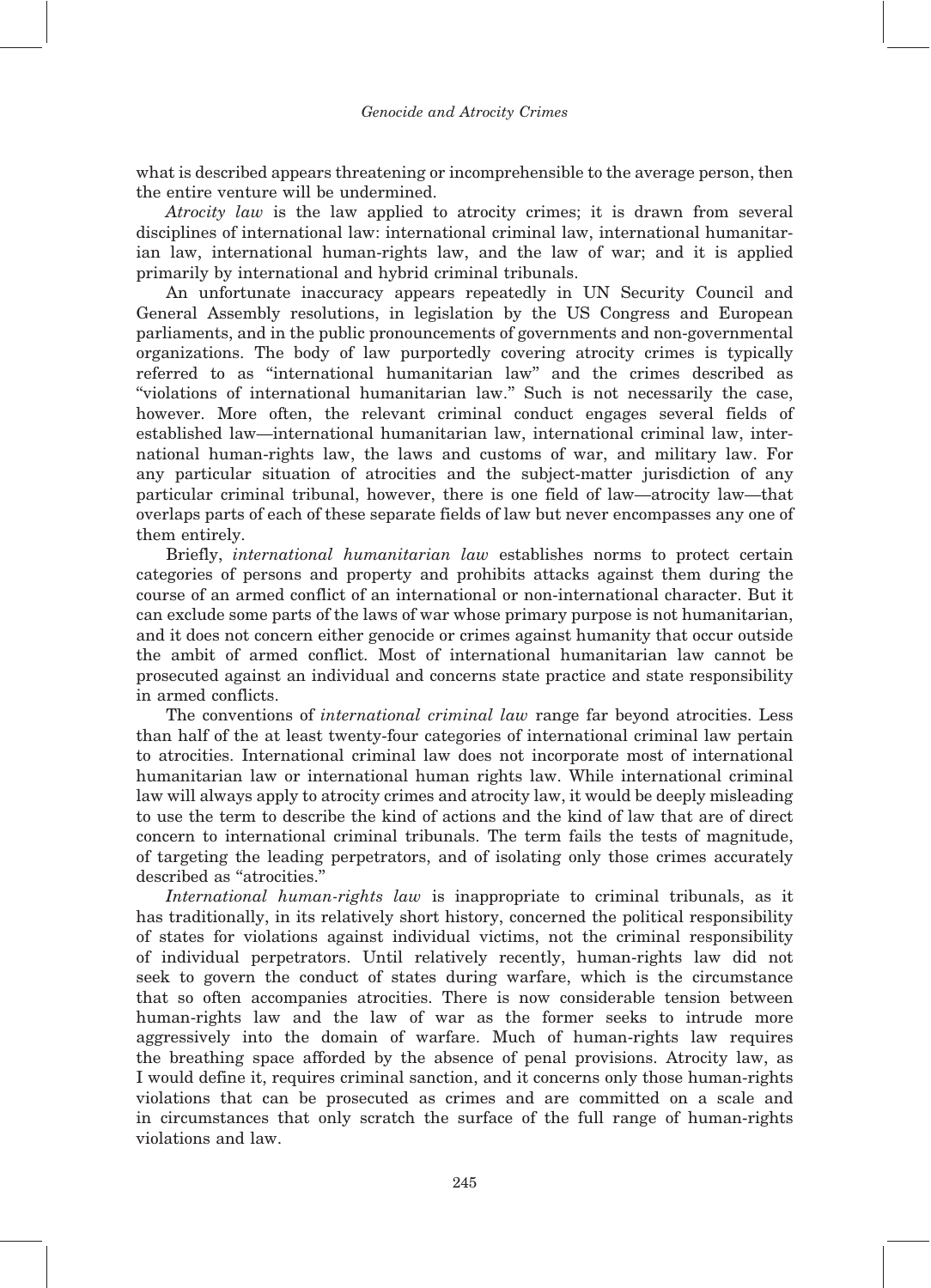Military or court-martial law and, in most respects, the law of war pertain solely to war crimes and, through generically relevant crimes such as murder, to crimes against humanity and genocide. But it is an entirely unsatisfactory body of law to cover the criminality of individual perpetrators of atrocity crimes, particularly non-military perpetrators.

The following characteristics of atrocity law draw from the international and hybrid criminal tribunals:

- No two criminal tribunals share exactly the same law. The law is selected and edited to conform to the circumstances of the crimes and to the context within which they were committed. In the Special Court for Sierra Leone, the Extraordinary Chambers in the Courts of Cambodia, the special courts in Kosovo and East Timor, and the Iraqi High Criminal Court, domestic law also figures prominently. In fact, the principle of complementarity in the Rome Statute of the ICC invites a significant and potentially exclusive role for national criminal law in achieving the objectives of the permanent court.
- Personal jurisdiction is limited either implicitly, by virtue of the substantiality test required of the crime and, one might argue, the practical limitations of the tribunal (e.g., the ICC, ICTY, and ICTR), or explicitly by the terms of the statute itself (e.g., the Special Court for Sierra Leone and the Extraordinary Chambers in the Courts of Cambodia).
- Some categories of atrocity law have evolved and acquired greater precision with more recently established tribunals.
- One can look beyond the statutes of the tribunals to case law, as for the substantiality test, for a further understanding of atrocity crimes and atrocity law.

If "atrocity crimes" and "atrocity law" were to become part of the lexicon for the crimes and law of the international and hybrid criminal tribunals, these terms would help with several issues:

- The criminal tribunals are having the perhaps unintended effect of encouraging a shift away from state responsibility toward individual criminal responsibility, and a shift from low-magnitude crimes to high-magnitude crimes as the focus of judicial enforcement. It is easier to charge a state with the commission of atrocity crimes than it is to charge a particular type of atrocity crime. While the criminal tribunals rightly act with great precision to prosecute the crime of genocide, crimes against humanity, and serious war crimes, there remains a need to elevate once again the responsibility of governments not to commit these crimes. An effective way of doing this would be to use the language of atrocity crimes to describe what a state appears responsible for committing, whether or not a specific atrocity crime can be identified quickly.
- Use of the terms ''atrocity crimes'' and ''atrocity law'' would enhance the unique character and accuracy of the conventional terminology, which otherwise risks becoming blurred with overlapping applications and incomplete descriptions of what the criminal tribunals actually enforce. In other words, one would not have to misconstrue the terms "international humanitarian law," "criminal law," or "the law of war" to describe the applicable law of the criminal tribunals. Likewise, one would not need to misconstrue "genocide," "crimes against humanity," or "war crimes" to describe the killings, violence, and destruction actually taking place.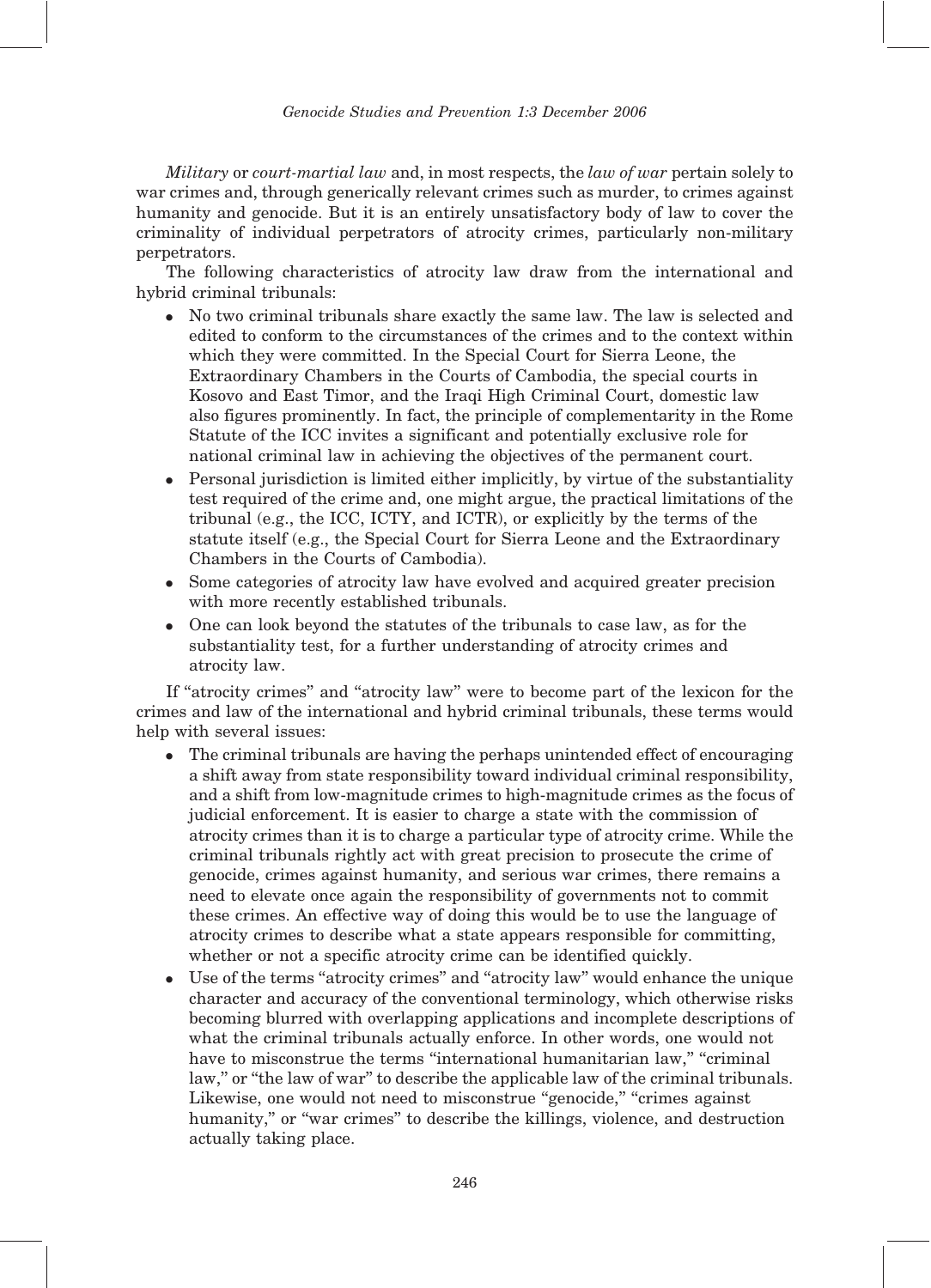- The presumption of the criminal tribunals is that the leading perpetrators of the atrocity crimes will be prosecuted before the criminal tribunal, whereas the mid- and lower-level perpetrators will either be prosecuted before competent domestic courts or handled through a non-judicial mechanism, such as a truth and reconciliation commission, determined at the national or local level. By focusing on atrocity crimes and atrocity law in describing the jurisdiction of the criminal tribunals, one can more clearly delineate between the international and domestic mechanisms of justice that are evolving. Theoretically, of course, a criminal tribunal should have the legal tools to prosecute the foot soldier for a grave breach of the 1949 Geneva Conventions, or a local policeman for participating in mass rape during a genocidal rampage. But the international community and national governments are drawing a different line, using scarce resources for criminal tribunals that prosecute crimes meeting the criteria that have been set forth and encouraging alternative mechanisms at the national level for the typically much larger number of mid- and low-level perpetrators. Atrocity crimes and atrocity law better distinguish between those two levels of justice and rehabilitation.
- Humanitarian intervention and the more recent articulation of a responsibility to protect civilian populations at risk,<sup>58</sup> both of which remain controversial areas of international law, might be better understood and more supportable politically if the objective of the intervention or action to protect were to end or prevent an atrocity crime, rather than having politicians, military commanders, and their government lawyers and spokespersons claim that such massive military measures are required to confront war crimes, crimes against humanity, or violations of international humanitarian law. The crime of genocide can be left untethered as a powerful public rationale for humanitarian intervention or an action to protect. But short of literally calling the situation a genocide, which experience demonstrates is a struggle for governments and international organizations, there is need for a powerful and accurate term that can be readily understood as justifying the extraordinary and legally controversial initiative of a humanitarian intervention or action to protect civilian populations at risk. That term is ''atrocity crimes.'' The technical use of "genocide," "crimes against humanity," or "war crimes" may be accurate in a particular situation, but humanitarian interventions and actions under the principle of responsibility to protect require the building of popular support, as well as international support, to sustain them in times of great crisis and to preserve for the states involved the right and ability to intervene for humanitarian purposes again. The public might better appreciate the need for military intervention if the term ''atrocity crimes'' was used in association with responses to clearly horrific and unacceptable assaults on civilian populations, rather than legal terminology (particularly "crimes against humanity," "ethnic cleansing," "war crimes," and even "genocide") that can be understood by lawyers as extremely meaningful (and horrific) but to the public remains foggy at best. The legality of any particular humanitarian intervention or action to protect is a separate debate. But there is great utility for a more focused and easily understood jurisdictional description—''atrocity crimes''—for governments, international organizations, and criminal tribunals in relation to atrocity prevention and termination.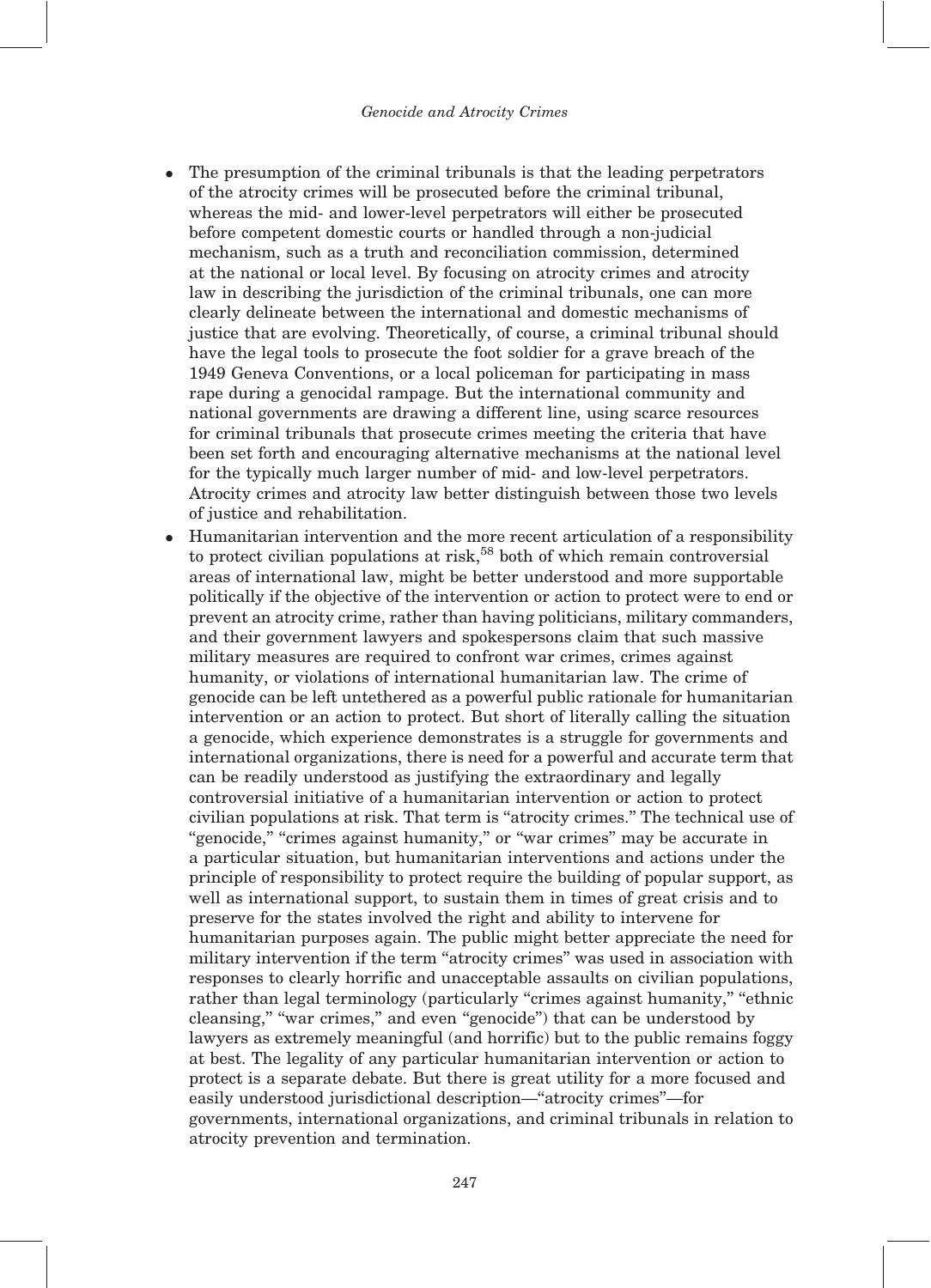The next step might be to incorporate such terms in UN Security Council resolutions and UN reports and in legislative resolutions, as well as pleadings, decisions, and judgments of the international and hybrid criminal tribunals. There would be considerable utility in forging a UN General Assembly resolution that would recommit the international community to react swiftly to the commission of atrocity crimes, which could be expressly stated as such in the resolution and then described as including genocide, crimes against humanity, and serious war crimes. But it may take a number of years of use of the term "atrocity crimes," particularly by political leaders and leading scholars, and the continued unleashing of atrocities without effective response, for such codification of the term to occur.<sup>59</sup>

### Conclusion

The prospect of the term "genocide" arising in policy making too often puts an intimidating brake on effective responses. I have argued here that the political use of the term should be separated from its legal definition as a crime of individual responsibility. Governments and international organizations should be liberated to apply the term "genocide" more readily, within a political context, to publicly describe precursors of genocide and react rapidly either to prevent or to stop mass killings or other acts of genocide. Precursors of genocide are those events occurring immediately prior to and during a possible genocide that can point to an ultimate legal judgment of genocide but which should be recognized and used in a timely manner to galvanize international action to intervene, whether diplomatically, economically, or militarily. Policy makers should not be constrained from acting by the necessity of a prior legal finding that the crime of genocide in fact has occurred or is occurring and, once that legal finding has been made, that any such finding would automatically obligate governments to use military force in response.

There also is a critical need for a new term—''atrocity crimes''—and a new field of international law—atrocity law—to achieve a similar objective, namely, to enable public and academic discourse to describe genocide, crimes against humanity (including ethnic cleansing), and war crimes with a single term that is easily understood by the public and accurately reflects the magnitude and character of the crimes adjudicated before international and hybrid criminal tribunals and of the law being applied in practice by such tribunals and by governments and international organizations. The purpose would be to simplify and yet render more accurate both public dialogue and legal terminology describing genocide and other atrocity crimes.

#### Notes

- 1. See Samantha Power, "A Problem from Hell": America and the Age of Genocide (New York: Basic Books, 2002), 17–78.
- 2. US Department of State, Documenting Atrocities in Darfur (Washington, DC: Bureau of Democracy, Human Rights and Labor and Bureau of Intelligence and Research, 2004), http://www.state.gov/g/drl/rls/36028.htm (accessed 13 October 2006).
- 3. See Convention on the Prevention and Punishment of the Crime of Genocide, 9 December 1948, 102 Stat. 3045, 78 U.N.T.S. 277, http://www.unhchr.ch/html/menu3/b/p\_genoci.htm (accessed 5 October 2006). Article I reads in full: ''The Contracting Parties confirm that genocide, whether committed in time of peace or in time of war, is a crime under international law which they undertake to prevent and to punish.''
- 4. David Scheffer, Ambassador-at-Large for War Crimes Issues, On-the-Record Briefing on Atrocities in Kosovo released by the Office of the Spokesman, US Department of State,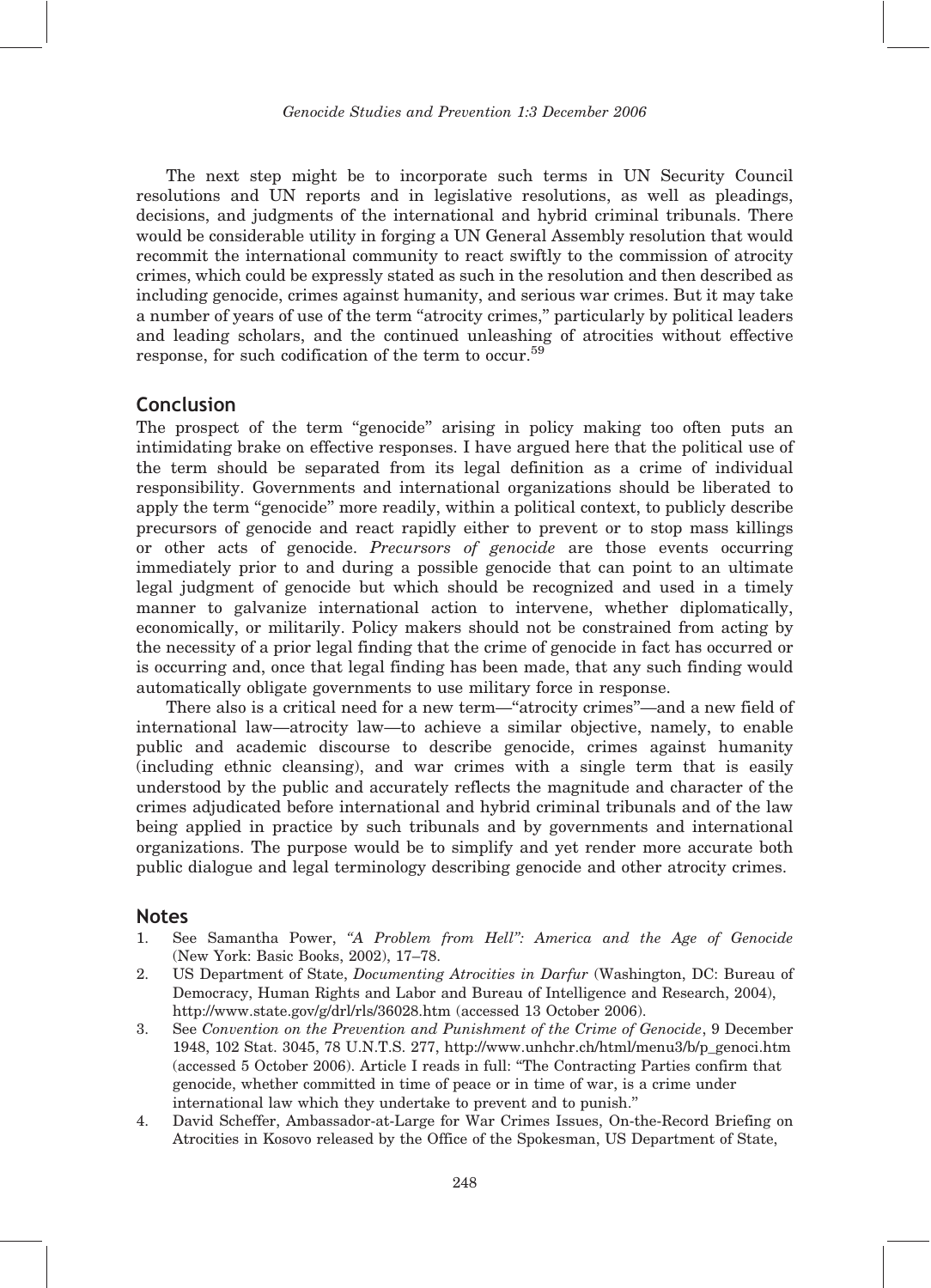Washington, DC, 9 April 1999, http://www.state.gov/www/policy\_remarks/1999/ 990409\_scheffer\_kosovo.html (accessed 5 October 2006).

- 5. The information conveyed in the next four paragraphs was reported in my 9 April 1999 press briefing, ibid.
- 6. Ibid.
- 7. See Power, A Problem from Hell, 329–89; David Scheffer, "Lessons from the Rwandan Genocide,'' Georgetown Journal of International Affairs 5 (2004): 125–32.
- 8. See Report of the International Commission of Inquiry on Darfur to the United Nations Secretary-General, Pursuant to Security Council Resolution 1546 of 18 September 2004 (25 January 2005), para. 184, http://www.un.org/News/dh/sudan/com\_inq\_darfur.pdf (accessed 5 October 2006) [COI Report].
- 9. Ibid., paras. 489–522.
- 10. Ibid., paras. 640–41.
- 11. See Emily Wax, ''U.N. Report on Sudan Draws Mixed Reaction,'' Washington Post, 2 February 2005, A16; see also David Scheffer, ''How to Bring Atrocity Criminals to Justice,'' Financial Times (London), 2 February 2005, 13.
- 12. See COI Report, paras. 182–418, 630–39, 642.
- 13. Quotations from The Fugitive, directed by Andrew Davis (Warner Bros., 1993), http://www.imdb.com/title/tt0106977/quotes (accessed 5 October 2006).
- 14. Certain passages that follow are drawn from an earlier law review article: David Scheffer, ''The Future of Atrocity Law,'' Suffolk Transnational Law Review 25 (2002): 389–432.
- 15. Mark J. Osiel, Obeying Orders (New Brunswick, NJ: Transaction Publishers, 1999), 45.
- 16. Rome Statute of the International Criminal Court, U.N. Doc. A/CONF.183/9 (17 July 1998), Preamble, reprinted in 37 I.L.M. 999 (1998).
- 17. Prosecutor v. Akayesu, Judgment, ICTR-96-4-T (2 September 1998), n. 61 [Akayesu Trial Judgment].
- 18. Prosecutor v. Kayishema and Ruzindana, Judgment, ICTR-95-1-T (21 May 1999), paras. 96–97 [Kayishema Trial Judgment].
- 19. Prosecutor v. Bagilishema, Judgment, ICTR-95-1A-T (7 June 2001), para. 64 [Bagilishema Trial Judgment].
- 20. Prosecutor v. Krstic, Judgment, IT-98-33-T (2 August 2001), para. 634 [Krstic Trial Judgment].
- 21. Prosecutor v. Jelisic, Judgment, IT-95-10-T (14 December 1999), para. 82 [Jelisic Trial Judgment].
- 22. US Reservations and Understandings to the Genocide Convention, 28 I.L.M. 782 (1989). The first US understanding reads, ''That the term 'intent to destroy, in whole or in part, a national, ethnical, racial, or religious group as such' appearing in article II means the specific intent to destroy, in whole or in substantial part, a national, ethnical, racial or religious group as such by the acts specified in article II.''
- 23. Jelisic Trial Judgment, para. 82.
- 24. Ibid., para. 83.
- 25. Krstic Trial Judgment, para. 590.
- 26. Prosecutor v. Krstic, Judgment, IT-98-33-A (19 April 2004), paras. 6–8 [Krstic Appeals Judgment].
- 27. Ibid., paras. 9–12.
- 28. Ibid., paras. 13–15.
- 29. Ibid., para. 16.
- 30. Ibid., paras. 24–31.
- 31. Ibid., paras. 32–33.
- 32. Ibid., paras. 34–35.
- 33. Ibid., para. 37.
- 34. Ibid., para. 37.
- 35. Ibid., para. 37.
- 36. Ibid., para. 580.